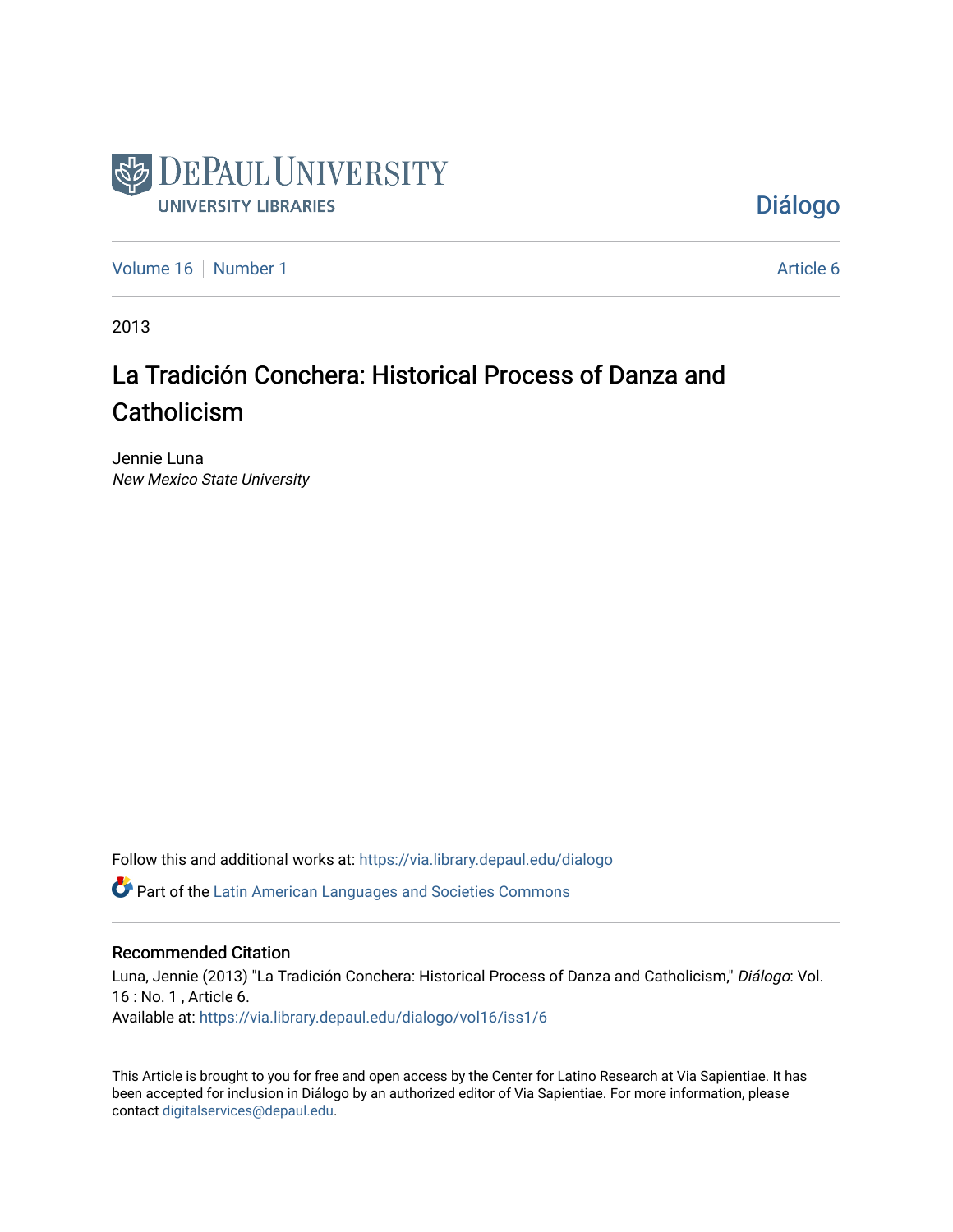# **La Tradición Conchera: Historical Process of Danza and Catholicism**

Jennie Luna New Mexico State University

**Abstract:** *La Tradición Conchera* (Conchero tradition), often used synonymously with *Danza Azteca* (Aztec Dance), has profound and complex roots connected to both an indigenous and colonial trajectory. This article presents a concise map of this history and the ties to the Catholic Church, which has been both a process of syncretism and synergy. The syncretism of Indigenous world views with the Catholic Church has had elements of preservation and decimation as demonstrated within the complex history of *Danza*. This article focuses on the Post-Cuauhtémoc origins of *Danza* (dances) and its relationship with the Church, State, and Indigenous communities.

**Keywords:** Danza Azteca, Conchero Dance, Syncretism, Mexican Cultural Traditions, Mexican Catholicism

*Native American scholarship examines the* **V** historical relationships between native peoples and dominant cultures as both a process of "upstreaming" and "downstreaming" (Fixico, 1997 & 2003), influences that flow in both directions. Historically, scholarship about Indigenous peoples and cultures has only examined one direction: the influence of mainstream dominant society on Indigenous peoples and ways of life. This piece is grounded in the premise that Catholicism was just as influenced and impacted by Indigenous Mexican ceremonial/spiritual belief systems as Indigenous Mexican ceremonial/spiritual belief systems were influenced and impacted by Catholicism. This essay pursues a complex narrative, constructed by ethnographic research<sup>1</sup>, interviews and complete participation observation to present a concise map of the historical trajectory of *la Danza Mexica* (also referred to as traditional Aztec Dance or *Danza Azteca*) and the *Tradición Conchera* (Conchero tradition or *Danza Conchera*), the latter being a product of Catholic influence. Often Danza Mexica and Danza Conchera are understood as similar and used interchangeably, but this essay will demonstrate that, while they share the same roots, they are actually distinct schools of thought and practice of Danza. The Tradición Conchera emerges from the pre-Cuauhtémoc<sup>2</sup> roots of the sacred dance traditions of central México as a product of history and the cross pollination that occurs with the Catholic belief system. It is both an adaption to Catholicism and resistance to complete conversion, used as a strategy for survival. While both Danza Conchera and Danza Mexica share genealogical roots, Danza Mexica emerges out of the Danza Conchera tradition in more contemporary history, creating a distinct branch of Danza. This study pursues a deeper, more complete understanding of Danza in all its forms, its complex roots and the diverging branches that both cling to and disengage with competing historical, cultural and religious influences.

Not unlike many Native American ceremonial practices in the United States during the early colonial era, after the arrival of the Spaniards in México, the practice of various Indigenous Danzas (dances) and ceremonies was prohibited and severely punished. What is known and/or documented about spiritual and ritual beliefs of Danza Mexica was corrupted, written under the hand and censorship of Spanish friars and soldiers who depicted Indigenous complex knowledge systems as savage, pagan and evil. According to Mario Aguilar, the Spaniards' interest in collecting data was to be able to define the "heresies" (1983: 14) of the Nahua people. Within these documents, friars such as Bernardino de Sahagún, Alonso de Molina, and Bartolomé de Las Casas also showed an "awed respect" and, at times, compassion for the Indigenous people. "For this reason, and for fear of reawakening the spirit of the Indian nations, most of these writings were hidden in the vaults and libraries of Madrid and the Vatican" (Aguilar, 1983: 14).

From the beginning of what is labeled *La Conquista* (The Conquest), or, more appropriately, "the Invasion," an incredible effort took place on the part of the Spanish clergy and soldiers to obliterate any evidence of Nahua "religion." Through the burning of irreplaceable, precious documents or codices, the knowledge base of a whole civilization was deliberately destroyed by conquistadores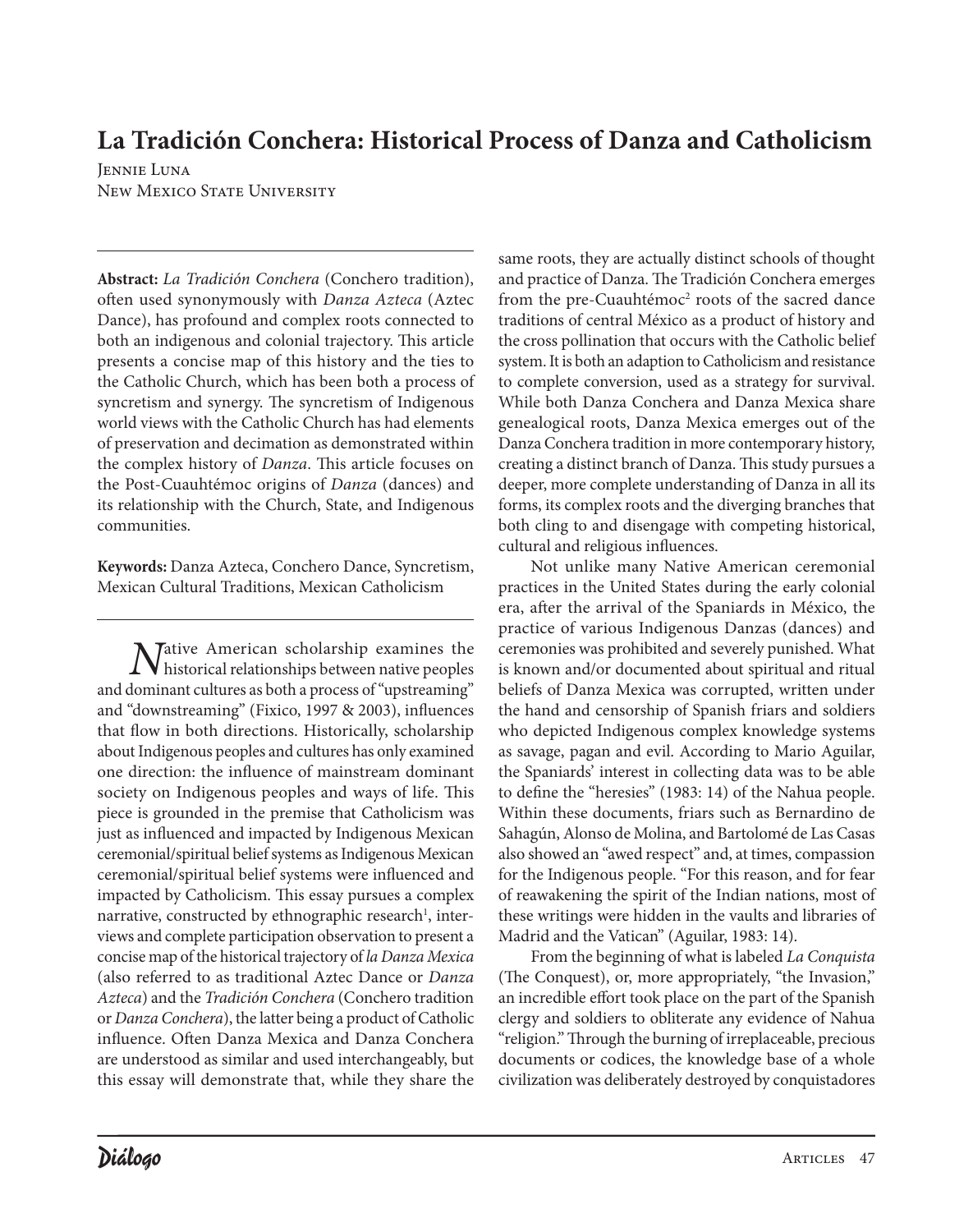such as Juan de Zumárraga (Vento, 1994). Arnoldo Carlos Vento calls this an "intentional cultural and religious genocide" (1994: 60). Not only were people decimated en masse through disease and extermination, but the culture and belief systems of those that survived were also condemned. While the aim of evangelization was incorporation and conversion in order to redeem souls, this came with a cost of the extermination of human life. Mario Aguilar (1983) details the observations of Hernán Cortés in Cholula, Puebla, who witnessed 3,000 dancers in a great circle in honor of *Quetzalcoatl3* : "The Spaniards were awed at such tremendous show of precision, dexterity and endurance. The spectacle they beheld caused great fear in them" (Aguilar, 1983: 12). As Aguilar continues, the Spaniards massacred the unarmed *danzantes* using swords, cannons and guns, all weaponry powerful and unknown to the Nahua peoples of México. From the Nahua worldview, complete and total extermination via war and massacre with unequal levels of weaponry were unfamiliar and cowardly, as well as undefeatable. Vento (1994) argues that the Spaniards attempted to recreate medieval Europe in the Western hemisphere through imperialism, exploitation and rule by the wealthy, the State, and the Church. Violence and expulsion would be executed in the same way on these new "infidels," as was committed on the Moors in Spain. According to Fray Bartolemé de las Casas in his exposé entitled *Brevísima relación de la destrucción de las Indias*, over 25 million Natives perished due to the Spanish invasion (Vento, 1994: 63). Had Aztec human sacrifice occurred massscale,<sup>4</sup> as argued by the dominant narrative, the claimed numbers could not equate with the brutal human sacrifice committed by the Spaniards (Forbes, 2004).

In 1520, Spanish invader Pedro de Alvarado ordered the slaughter of all danzantes during their ceremony of *Toxcatl*, honoring *Huitzilopochtli*, divine hummingbird, symbol of willpower, youthful energy and domination of one's weaknesses. As Mexican scholar Miguel León-Portilla observes:

> In fact, the *Noche Triste*, the "Sad Night" when the Spaniards were routed out of Tenochtitlán, was set off by the violation of a ritual act. Pedro de Alvarado, left in charge while Cortés was on the coast, violently disrupted a ritual honoring *Huitzilopochtli*. The surviving *Mexica*

told Friar Sahagún that 'when the dance was loveliest, and song was linked to song, the Spaniards were seized with an urge to kill the celebrants'. (León-Portilla, 1990: 74)

The documentation continues, stating that the conquistadores quickly moved to the center of the ceremony, "forcing their way to the place where the drums were played" (1990: 74). Once there, they cut off the drummers' arms. The Mexica, outraged by the Spaniards' violent interruption of their most sacred ceremony, drove them out of the city. The continued cultural genocide and holocaust ultimately led to the military defeat of México-Tenochtitlan in 1521. The last leader, or *Tlatoani*, Cuauhtémoc, declared surrender, offering his mandate to the people5 (Vento, 1994: 62). In this mandate, while acknowledging a military defeat, Cuauhtémoc outlines that when the people can no longer resist militarily, they will resist spiritually. This mandate instructs survivors to preserve their ways, to teach their children, and to go into hiding so that they, ultimately, will survive as a people. Cuauhtémoc left a prophesy for future generations that one day a new era will open up the possibility to once again live in the ways of the ancestors.<sup>6</sup>

 After Cuauhtémoc's pronouncement, many keepers of the sacred dance and spiritual ways were forced into hiding to survive culturally. Mario Aguilar calls the result "a network of underground worship" (1983: 18). If found practicing spiritual ways, individuals could be burned alive at the stake. Other upper class members of Nahua society assimilated into Spanish nobility or were brought into the dominant society's hierarchy, leaving their traditions behind (Aguilar, 1983). Sacred ways were therefore maintained by the agrarian or disenfranchised classes in Nahua society—in home and secular units—leaving long lineages of Danza and ritual practice that some participants, even today, can still link to a particular pre-Cuauhtémoc lineage.

After the Spanish invasion, many Nahua spiritual ways became known as "traditions" or "traditional." What is today called traditional dance or Danza is linked to colonial origins. It was through that moment of interaction and resistance (as resistance was/is still an interaction with the oppressor or colonial powers) that what was once simply understood as *mitotiliztli* ("sacred dance" or "way of life") became viewed and identified as "traditional" or "Indian/Indigenous." It is viewed as "of the other" or in opposition to the dominant. This notion of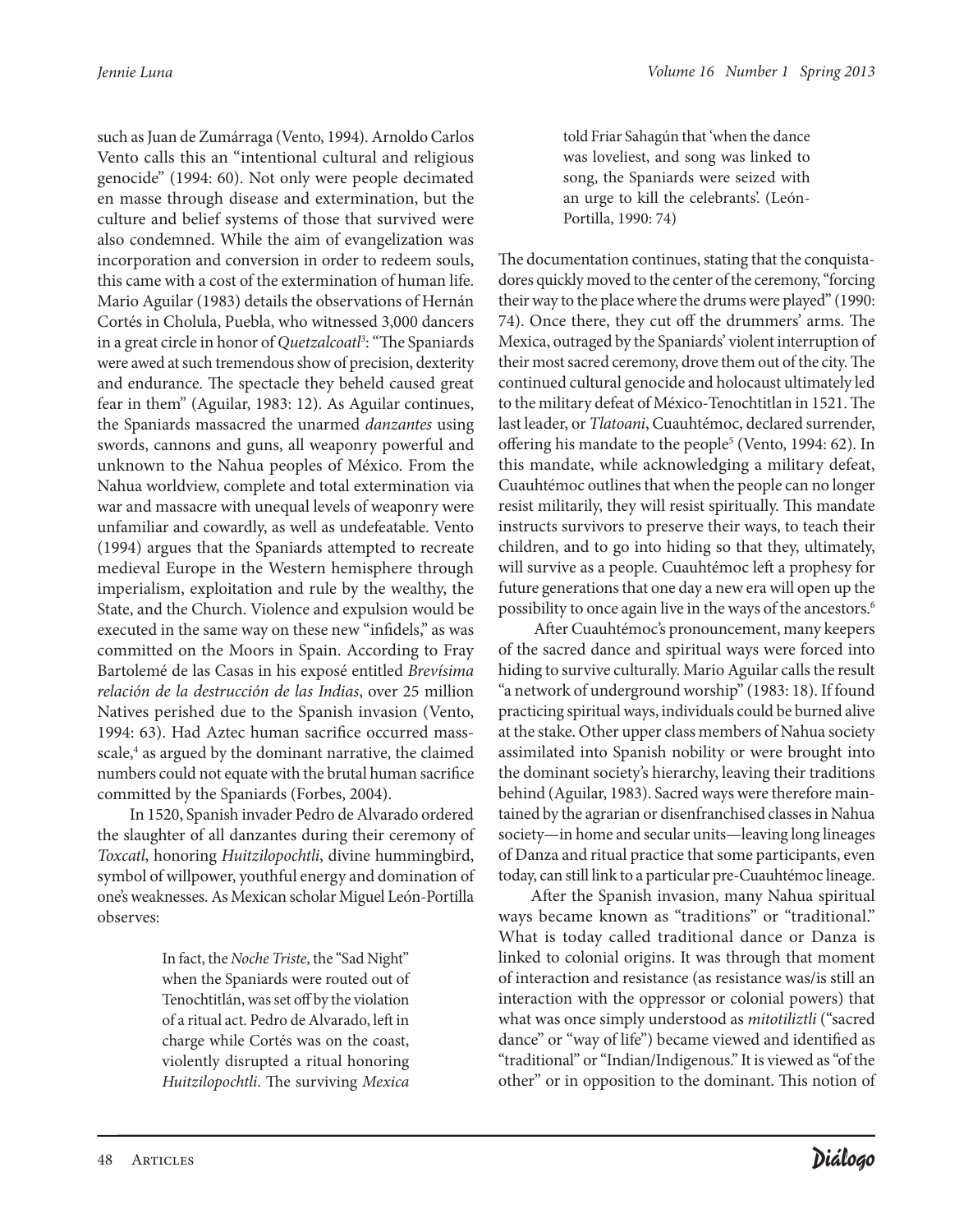"traditional" is often used in contrast with "folkloric" to infer "authenticity." While "folklore" incorporates aspects of "tradition," it is recognized as holding elements of invention and imagination (Krystal, 2007). This idea of tradition is important, as post-Cuauhtémoc Danza undergoes a significant transformation and accommodation to become known as *la tradición*."7 This understanding of "la tradición," or tradition, is directly understood to mean the Danza post-colonization, syncretized and/or synergized, and linked with Christian/European/Catholic lines. Today, when one refers to la tradición, it is still understood to mean a very particular tradition; one linked to its post-colonial, Catholic origins.

Danzantes, as a result of colonization, had to find ways to maintain their practices. For some, as with many Indigenous populations, it meant continued resistance and uprising. Danzantes either rebelled, ran away to the south or were killed. The failing project of religious conversion, and occasional killing of friars, allowed for some negotiation. Through syncretism or synergistic methods (either the domination of one belief system influencing another or the equal blending of the two), Indigenous people were able to clandestinely maintain their spiritual belief systems, songs, dances and prayers under the guise of Catholicism (Hernández-Avila, 2005). Fernando Ortiz (1995), rather than use the term "syncretism," which often refers to religious or theological melding, refers to this process as more of a "transculturation." Focusing on broader cultural belief systems, transculturation posits that neither culture has to necessarily let go of their principles, but rather merge to create a new phenomenon. Other scholars might interpret Danza instead to be a product of a "failed transculturation," meaning that as a result of colonialism and subjugation, Danza is manufactured from the struggles of Native peoples to maintain or regain their own sense of identity, rather than create a new identity. According to Yolanda Broyles-González, "Historically, today's profession of 'Catholicism' by Mesoamerican peoples is an appropriation process born from resistance to colonial violence" (Cantú & Nájera-Ramírez, 2002: 126). This process of syncretism, synergism, or transculturation, culturally and ethnically, was still a painful process with lasting effects. The hacienda and *encomienda* systems, and European control of metropolitan centers of México, relegated and segregated Indigenous peoples into isolated enclaves and communities/barrios where they coexisted and shared life spaces together. Since the Spaniards only cared that they had a steady labor force, Indigenous peoples could continue to conduct their lives as they wished; separate from the dominant powers in control. This allowed Indigenous people to exist, persist and continue their ways in secret, within a community, and inside the home.

As Indigenous peoples were pushed to the margins of society and literally to the margins of the newly constructed Mexico City, some of the same enclaves that are now outlying barrios of the city center, such as Tacuba or Tlaxcala, are where many Indigenous people retained their knowledge of sacred and spiritual ways. Therefore, it is no coincidence that many of the Danza teachers of today have origins in some of these barrios of Mexico City. At the same time, it must be remembered that in the barrios where Indigenous people were marginalized, they were left to survive on their own. These same neighborhoods would remain the most disenfranchised and impoverished communities. While these areas have held generations of spirituality and knowledge, they also became some of the more marginalized areas, bearing the consequences of poverty, lack of education and basic resources. Some of these communities have been designated as "dangerous" spaces lacking security and rampant with crime.

 This correlation between poverty and Indigenous communities, formed through a process of colonialism, becomes important when I examine the praxis of contemporary Danza teachers that came from these neighborhoods. Often, while the danzantes from these barrios are very adept dancers and drummers, knowing the steps and meanings of Danzas like no others, they simultaneously deal with issues of alcoholism, domestic violence and abuse. These social ills infiltrate many Danza circles, often perpetuating patriarchy, misogyny and imbalance. Because of the lack of resources or jobs, Danza teachers are often focused on the economic benefits; the selling of culture or profiteering of Danza to make a living. I will discuss this further on, but want to make the point that this exploitation of Danza has deep connections to and reflects on a colonial past and the marginalization of people. While Nahua peoples, during the Spanish colonial era, were relegated to areas on the periphery, pulled in only as a slave labor force, this relative isolation allowed for the continuation of Nahua food sources, practices and social organization, such as the *tequio/mita*.<sup>8</sup> Some Indigenous practices also influenced Spanish colonial society, which adapted or appropriated several Indigenous concepts/ways.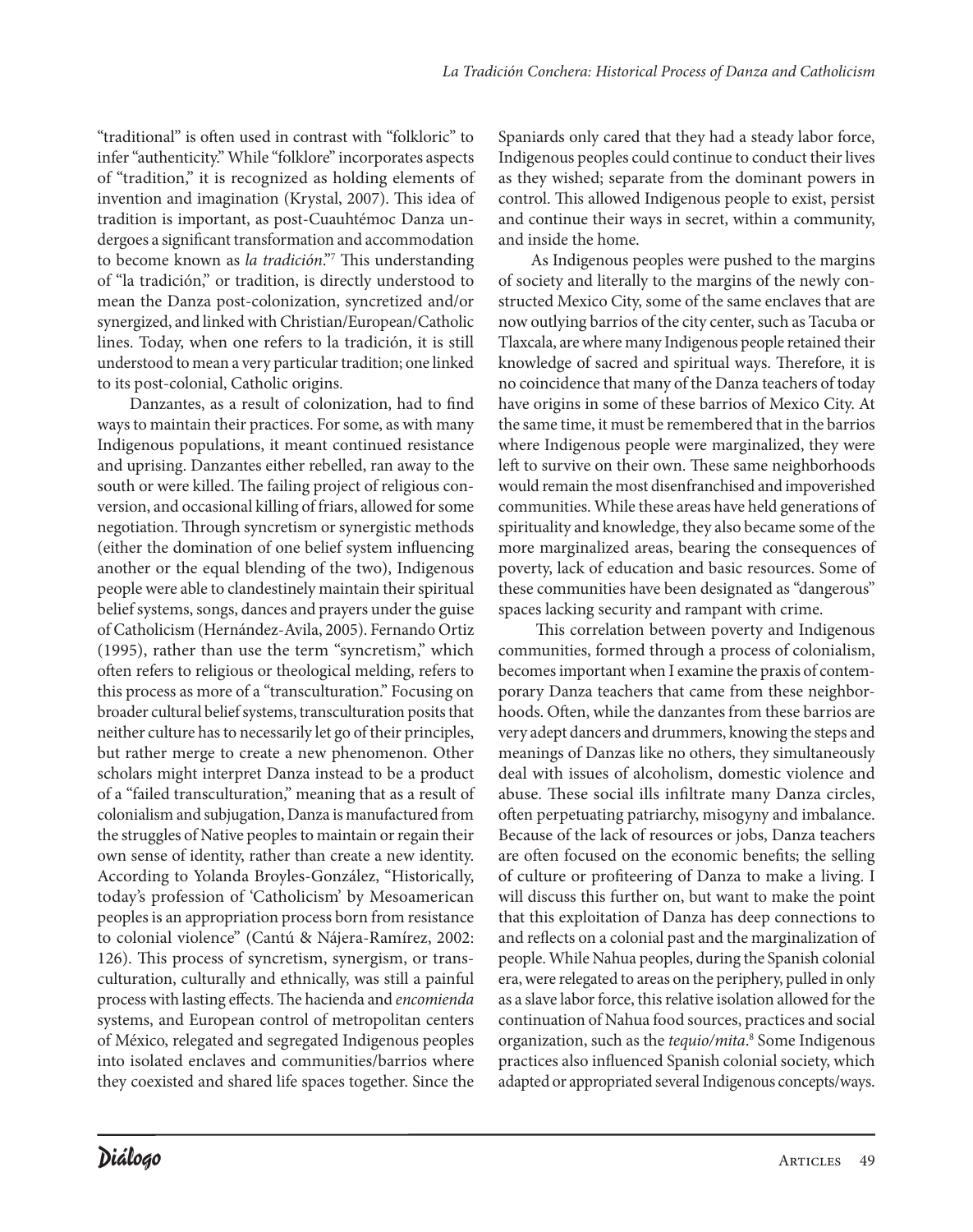### **HISTORY AND CHARACTERISTICS OF LA DANZA CONCHERA**

Much of the literature claims that Danza originates in 1521 after the arrival of the Spanish, but, clearly, the dance itself predates Spanish contact, as noted in codices and other documentation. Similarly, much of the literature, rather than give a comprehensive history which displays continuity, only focuses on limited aspects of Danza or certain conduits of Danza, assuming that all are the same. Often, the available literature adheres to a very mainstream or superficial interpretation of Danza, within the confines of a Spanish colonial world view, and avoiding the deeper nuances. According to much of the literature, Danza is a "product" of the invasion, a syncretic blending of both Indigenous and European/Catholic belief systems, but in actuality, it is a product of a much longer trajectory of Indigenous world views and cosmology. The Danza one can observe today is both a recording of the painful history and reality of colonization, and a renewed rejection of that colonization.

Nevertheless, the literature suggests that anything that appeared post-Spanish colonization was an accommodation and is still a direct result of that colonization. That Danza product is often referred to as *Conchero*. Danza Conchera is called such to refer to the *mandolina* (small guitar-like instruments) that were made with the shell (in Spanish: *concha*) of an armadillo (Stone, 1975). These *conchas* or mandolina instruments replaced the drum, which was prohibited by the new Spanish rulers (Aguilar, 1983; Aguilar, 2009; León-Portilla, 1990; Hernández-Avila, 2005). Since the Church did not allow Indigenous people to continue playing flutes or drums (viewed as instruments of the devil), the people used a process of subterfuge. Being talented musicians, they were able to learn to use the new instruments in order to preserve their own songs, rhythms and sacred knowledge (Poveda, 1981). The Spaniards viewed the new stringed instrument (a Spanish adaptation) as acceptable. The mandolina or concha became the instrument with which Nahua peoples were able to remember and preserve the original beats of Danza rhythms. While this European influenced instrument may have replaced the drums, it became the only way that songs and beats were recorded in the memories of danzantes. In effect, danzantes took control of the stringed instrument, making it their own. The shell of the armadillo maintained the integrity of an Indigenous instrument, honoring the animal life, in the same way that the drum honored the tree life. By use of an instrument acceptable to the Spanish, they were able to preserve the songs and beats that continue in Danza today.

According to Arnoldo Carlos Vento in his article, "Aztec Conchero Dance Tradition: Historic, Religious and Cultural Significance:"

> …There are two schools of thought regarding the authenticity of the *conchero* tradition: (1) Those who see it as syncretic, as a process of colonialism, and (2) Those who see it as a spiritual and sacred tradition with hidden meaning, interpretation and symbolism. (1994: 59)

One can find many symbolic similarities that made it possible for Indigenous people to overlap Christian symbolism with their own. For example, *la cruz* (the cross) was also an Indigenous structure and symbol representing the four cardinal directions, making it very convenient to transpose the Catholic cross with the Indigenous cross. Rostas affirms that, "the religiosity of the Concheros is syncretic, like that of most present day Indigenous religions. It consists of a fusing of Catholicism with various autochthonous traditions: possible remnants of the practices of the Mexica" (1991: 5–6). In contrast, some literature argues that today's Danzas are mere invention and that the authenticity of the Danzas having any relation to "pre-invasion" ties does not exist. González Torres argues that all "original" Danza disappeared, and what people do today is basically all a new invention (1996).

Every danzante I have interviewed in my research on Danza (and I have never met a danzante who would agree completely with González Torres) claims that Danza does have a pre-Cuauhtémoc origin and continuity. Hobsbawm and Ranger (2012) would argue that the ascription of antiquity conforms to their theory of how traditions are invented, but danzantes strongly believe and accept as fact that the Concheros preserved the integrity of the dances. Garner also argues that "Aztec ritual dance was never fully eradicated. Rather, practices and symbols were revitalized and re-circulated via the processes of adaptation, innovation and improvisation" (2009: 418). An early study in the 1940s examined the musicality, beats, dance steps and style of Danza and compared it to other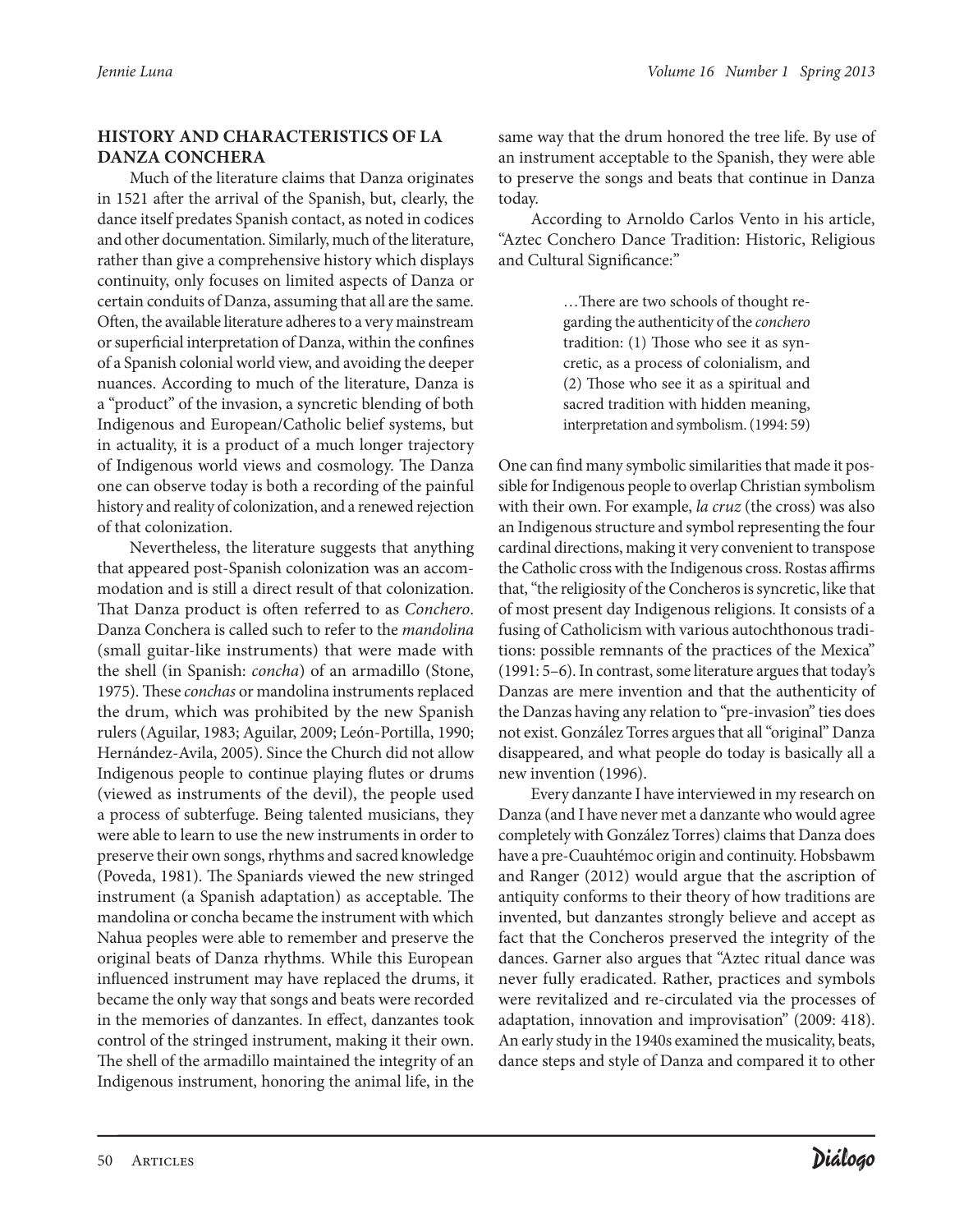Native American dance traditions in the U.S. According to this study:

> The style is utterly Indian in the forward-tilted bowed torso, and in the special quality of emphasis … Several steps are highly characteristic of Sioux and Pueblo Indian dances alike—the skip with back pull, the limping slide, the grapevine, the toe touching. In the last—a jump, tap, hop—there is one distinction. The northern Indians touch simultaneously with the hop, in even beat; the Concheros alternate hop and tap in iambic metre. Examples are the Sioux War Dances; the Hoop Dance of Standing Rock, North Dakota, and of Taos, New Mexico; the Horse Tail and Eagle Dances of Tesuque; the Zuñi Harvest Dance. (Kurath, 1946: 397)

Kurath's study attempts to answer the questions of "authenticity," whether the steps are vestiges of ancient ceremonies, a cross-pollination of various Indigenous traditions, or highly influenced by Europeans. This study is able to conclude that, unlike the "mestizo" creations of *el zapateado* or the *jarabe tapatío* of Jalisco *charros* (which demonstrate influences of Spanish dancing); the Concheros demonstrate no traits of such footwork or embellishments. The Conchero dance is still distinctly Indigenous in its footwork and movements, with European accommodations minor, such as the adaption of certain instruments.

 Rather than lose their ways of life altogether, Indigenous peoples, as a way of resisting colonization, appropriated European Christian ways and made them their own. Concheros gave the appearance of compliance with the colonizer "while sharing amongst themselves the meanings and symbols that are essential to cultural continuity. In other words, traditional dances are occasionally a place of safe sharing …" (Krystal, 2007: 73). Krystal (2007) and Scott (1990) refer to the overlapping of Christian and Indigenous ways as a form of "hidden transcripts." Disguising their spiritual ways with Christian icons and beliefs allowed them to maintain their sacred traditions, while making the friars believe that they were in fact being converted or "conquered" by Christ, therefore avoiding persecution. In essence, Indigenous people responded to clergy by being compliant, accepting what was dictated, not arguing, and behaving as they were told, all while knowing they would continue to interpret the Christian religion in their own ways. They were fighting both for their own survival and to resist complete colonization.

Spiritual traditions helped Indigenous communities reinforce and maintain the concepts of communal living, mutual cooperation, duality, reciprocity and balance with the natural world and creation. Elders were respected and sought for their knowledge. Different communities contributed materials such as flowers, food, feathers, attire and gifts in order to participate in a ceremony or fiesta. In order to compensate for the loss of these life-ways, Nahua peoples reconstituted the same traditions, juxtaposed into the Catholic tradition. *Mesas* or *cofradías* were developed historically as a form of resistance to Spanish domination and in attempt to hold onto the communal and kinship form of organization. Cofradías in Europe were fraternal orders dedicated to the protection of the patron saints of a community. Subsequently, during the colonization, the Catholic Church introduced the concept of the fraternity and the cult of the saints to this hemisphere. Native people transformed such a system to work to their advantage as a way to maintain spiritual practice of giving *ofrendas*  (offerings) to these sacred guardians, overlapping their own notions of spirits/energy with that of the Spaniards' saints (this was done in a similar manner as occurred for/by African heritage peoples in the Caribbean). The convergence of Catholic powers with Native teachings can be viewed as a form of "liberation theology," where one could "liberate the spirit even in the most adverse circumstances" (Cantú & Nájera-Ramírez, 2002: 129). The fiestas and public ceremonies were a front so that elders and communities could make sure the *animas* (souls) of ancestors were honored, and that the old ceremonial calendar would continue.

As a result, Nahua peoples appropriated the Spanish system of cofradías/mesas or social organizations to take the place of the *calpulli* (Nahua social organizational structure and notion of "group," as in a Danza group), and designated a saint as the symbol of the mesa. The saint would replace the original Nahua symbol, which the Spaniards attempted to eradicate by destroying massive temples and cities, only to rebuild them as Catholic Churches. Often, because the Spaniards could not stop the Nahua peoples from returning to sacred ceremonial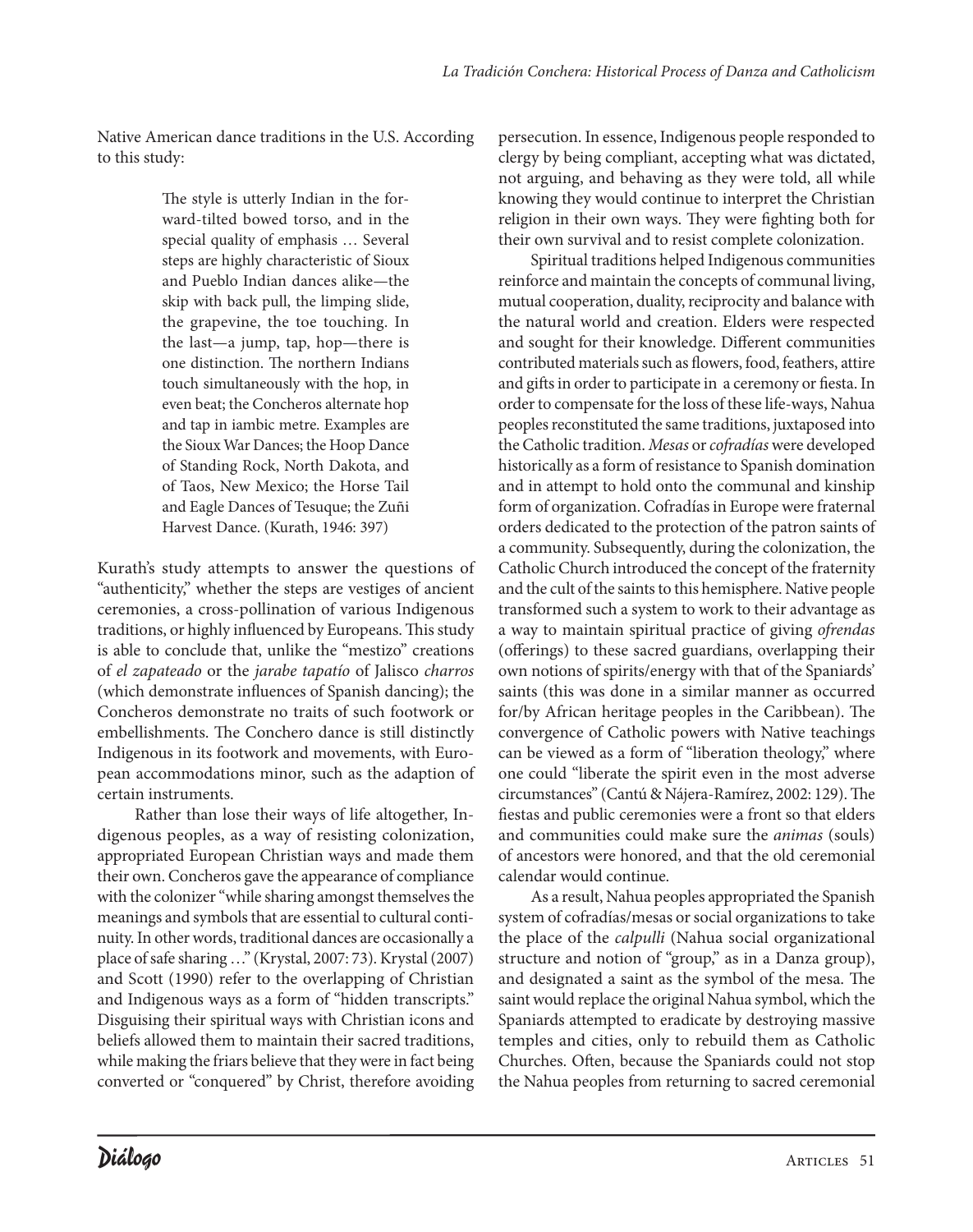sites, they would simply build a Church atop the very site and name it after a saint. These same Churches are still evident in México. Interestingly, it was only after the arrival of the Spaniards that apparitions of the Virgin Mary and saints began to occur in 1530, coincidentally all on sacred sites. One famous apparition occurred on September 14, 15319 during what is known as the "Battle of Calderón Pass," when the Chichimecas laid down their weapons in a battle against the Spaniards in Querétaro. This event would lead to the Concheros' mantra of *Conquista, Conformidad y Unión* (Conquest, Conformity and Union). According to Yolotl González Torres:

> At sunset there were still no victors or vanquished. Before the sun went down the horizon, darkness fell, and on high, in heaven, a white and shining cross appeared, and at its side the apostle Santiago riding on a white horse. Astonished to see such wonder, the combatants put down their arms and between embraces, they made a peace covenant and to the shout of *"Él es Dios"* (He is God), the Indians recognized the Christian cross as a symbol of their new faith, performing a dance as a proof of their veneration. (1996: 20)

According to the respected *Danza Capitán,* Andrés Segura, now deceased, (Poveda, 1981) this supposed apparition of the bright cross of light occurred in 1537, and was an internal battle within the Chichimecas, not against the Spaniards, and when they saw this cross in the sky, they interpreted it to mean the arrival of a new change. For the Chichimecas, the cross of light was not symbolic of the arrival of Christ, as others have interpreted it, but was rather the Indigenous symbol of the cross of life, or the four directions of the universe. This cross of life contrasts the Christian cross, which represents death as sacrifice for eternal life. Segura believed that the cross, rather than viewed as a syncretism with Christianity, was actually a re-encounter with Indigeneity and the universal symbology that existed already:

> La historia de los concheros está escrita en nuestros cantos. Somos la continuidad de la tradición indígena que se

conserva a través de un fenómeno que se puede llamar sincretismo, aunque yo personalmente le llamo reencuentro/ The history of the Concheros is written in our songs. We are the continuity of Indigenous tradition that is conserved through the phenomenon called syncretism, even though I personally call it re-encounter. (Poveda, 1981: 284)

Santo Santiago (also known as St. James, the patron saint of Spain) is a common saint that is venerated in many Indigenous communities. As a result of the Battle of Calderón Pass, Concheros continue to say the words, "Él es Dios" in ceremony, to acknowledge someone or to begin *palabra* (prayer) at the end of a ceremony.

Danzantes continue to return yearly to Querétaro to commemorate the Battle of Calderón Pass on the day and in the place where it occurred. Querétaro continues to be considered the place where the root of the Conchero tradition began and where the Danza began to present itself inside the Churches. In addition to Querétaro, five other sacred, obligatory ceremonies form part of the annual pilgrimage ritual that all danzantes make at some point in their lives, if not yearly. The five sites are sacred Nahua sites that circle the Valley of Mexico, marking a sacred geography of the center, and the four surrounding directions. The locations of these sacred sites are also places where "apparitions" occurred and Churches were built, making these places sacred not only to danzantes, but to Catholics as well (Garner, 2009; Aguilar, 1983). According to Gertrude Prokosch Kurath, as participants in a *Danza de Promesa* (Dance of Promise) "the members vow participation for life, to avoid some catastrophe, and often go on arduous pilgrimages in fulfillment of this vow" (1946: 387). These pilgrimages also facilitated the encounter of various danzantes with one another, contributing to the metamorphosis and further development of Danza; both the movement of Danza and the actual steps of Danza, which would allow for more artistic interpretations. Garner (2009) details each of these pilgrimages and sites. Oftentimes the dates coincided with Catholic holidays and/ or near Nahua significant days. They include, in order of pilgrimage: 1) Tlaloc/El Señor de Sacromonte (Christ of the Sacred Mountain) located in Amecameca in the East, occurring in February; 2) Tezcatlipoca-Oztocteate/Christ of Chalma located in Chalma in the South, occurring in late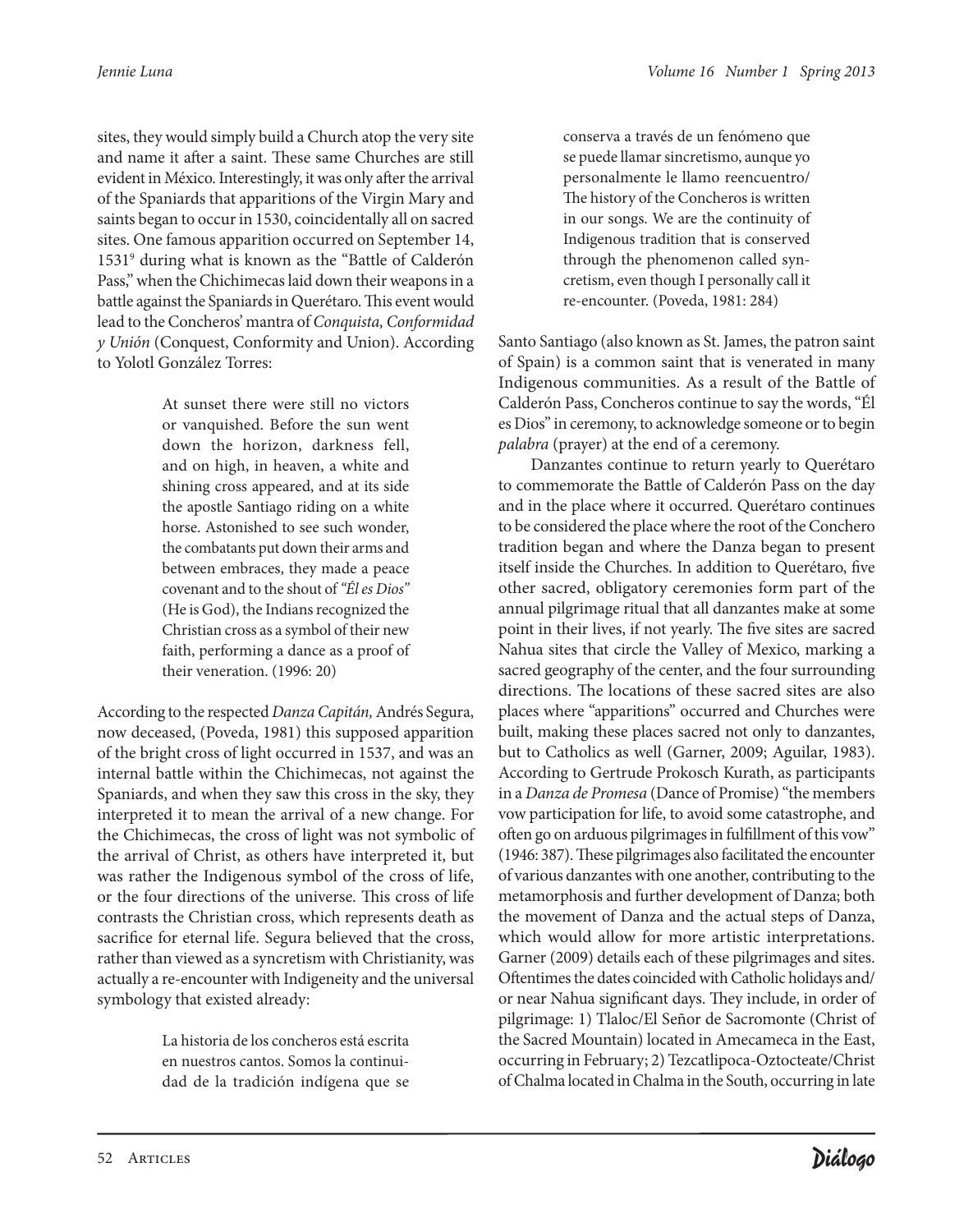May/early June; 3) Xipe Totec/Tlaltelolco-Plaza of Three Cultures located in the center of Mexico City, occurring July 25–26, Santiago's feast days; 4) Mayahuel/Our Lady of Los Remedios (remedies) located in Naucalpan, in the Southern, occurring September 10<sup>th</sup>; and 5) Tonantzin/La Virgen de Guadalupe located in Tepeyac, the Northern, occurring December 12<sup>th</sup>. Sacred images, stories of miracle healings, sites of apparition, and locations of historical events all form a pilgrimage center important to both Mexica and Catholic cosmologies: "[The travels … of people to their shrines were meant to broadcast sacred energy from its dwelling places as well as to concentrate it there" (Taylor, 2005: 968). Beyond the ceremonial purpose, often these pilgrimages were places where one could build networks between groups. A group could send a representative to a ceremony to establish kinship with others.

The apparition of saints facilitated the conversion process, renaming *pueblos* from their Nahuatl names to the feast day of their own saints. Nahua peoples then chose to adapt and transpose their own meanings to the saints. La Virgen de Guadalupe, whose said 1531 apparition occurred on the mountain of Tepeyac, the same location where female energies and fertility were venerated, became known or understood as Tonantzin Tlalli—Our Mother Earth. El Santo Niño de Atocha,<sup>10</sup> or baby Jesus, became known as *el dueño del cerro*—a mountain guardian. The image of the Santo Niño holds a staff, associated in the Christian faith as a pastoral staff for God's lambs. However, in Nahua tradition, a staff is known as the *bastón de mando* (the staff of authority); a symbol of authority and respect<sup>11</sup>. Holding it gives permission for one to speak without anyone interrupting them, and gives a direct connection to the spirits of that staff, connecting the person holding it to the heavens or to the universe. Nahua peoples would return to these sacred sites, even if a church had been built atop them, because people knew that, below the church floors, continued to be the sacred, ceremonial site or mountain with a special, venerable meaning. Even when the Spaniards tried to destroy a site, people continued to return, leaving offerings.

Danza groups, also known as calpullis*,* would carry a *pantli* (banner/pennant) with a Nahua symbol representing their community or insignia; the mesas Concheras would do away with the pantli and instead carry *estandarte* (standard), similar to those carried by Spaniards when they arrived to México. These estandartes carried the image of a Virgin Mary or of a saint that was meaningful to them or

connected them to their own Churches or cofradías back in Spain. Nahua peoples used the estandarte in the same way as the pantli, but placed on it a patron saint which would mask an ancestral spirit or being. The estandarte would be a symbol of a particular group's lineage/Danza genealogy and patron saint.

For example, contemporary Danza group Xitlalli, from San Francisco, California, carries an estandarte with El Santo Niño de Atocha. They describe their estandarte in the following way:

> [The estandarte] is complemented by an Aztec child deity, Pilzintecutli, also called Xochipilli, evoking both the solar and wind forces. On the edges of the volcanoes, Popocatepetl and Ixtaccihuatl, the mushroom which is held sacred, is lovingly called "apipiltzin," the little child of the waters…

> The figure of the Holy Child of Atocha originated outside of Madrid, Spain, and was once accompanied by La Señora de Atocha, a black Madonna<sup>12</sup>. During the 17<sup>th</sup> century, this figure was used by missionaries to stamp out the image of Pilzintecutli … El Niño de Atocha, dressed in hat and cloak, with sandals, staff and water gourd represents a pilgrim; like the danzantes, he is on the road of life, 'el camino de la luz' [the road of light] …

This infant is a legacy from our *jefes de Danza* who resisted the imposition of European values by absorbing and reconstituting the image of a powerful magical child. (Xitlalli 1995)

As evident, the symbol of the baby Jesus became devoid of overt Catholic meaning and instead was completely "reconstituted" to evoke Indigenous meaning and representation (Hernández-Avila, 2005). In order to appease the clergy, in México's early colonial period danzantes would tell the priests that they were indeed dancing for the saints. Content with this negotiation of conversion, danzantes were allowed to continue dancing, but only inside of the Church. Since this was not necessarily the norm everywhere, much of the Danza traditions still remained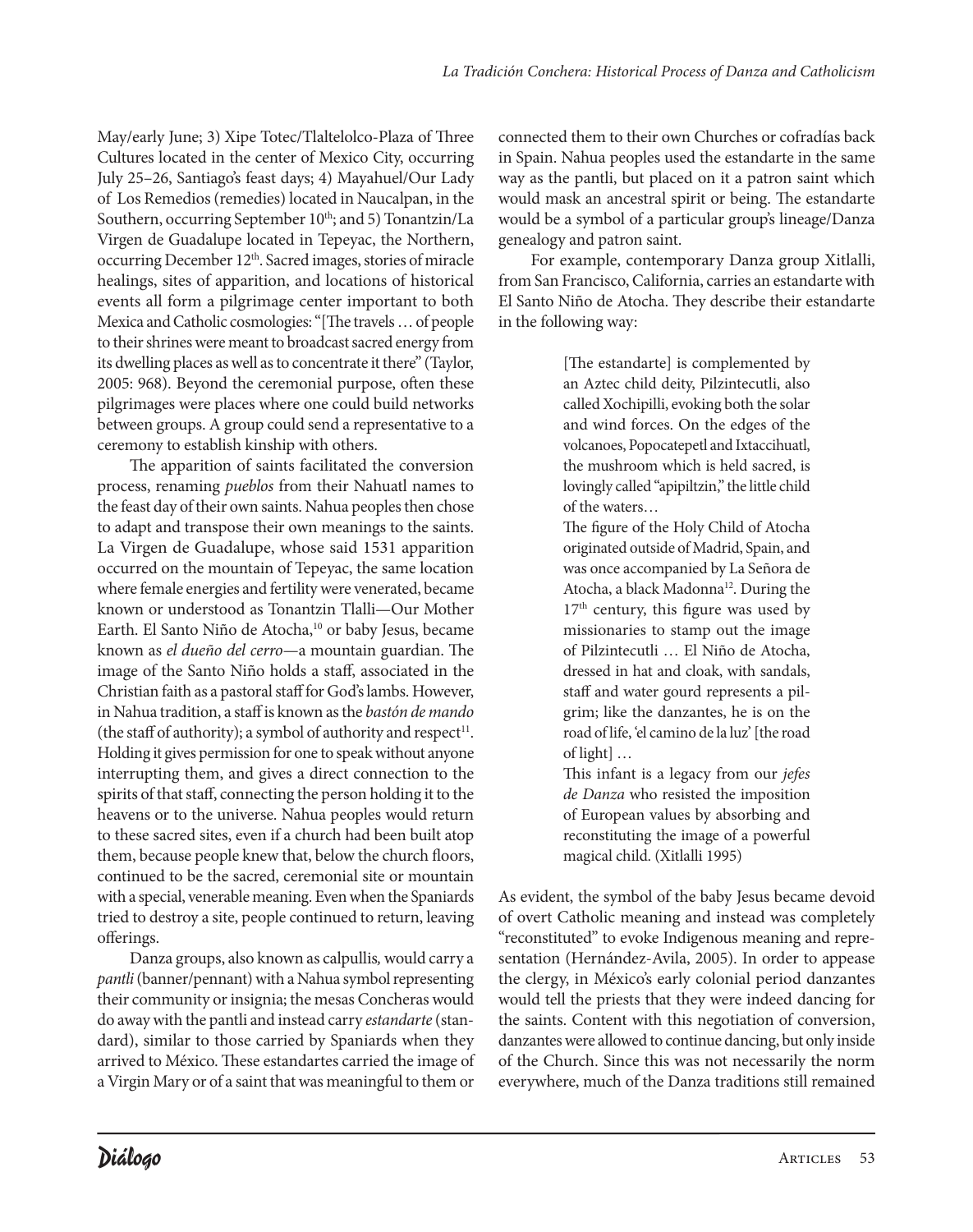in private. The Churches that did not condemn Danza tolerated its practice under certain conditions. The all-night ceremonies for the spirits became *velaciones* or vigils held by candles lit for the saints where *alabanzas* (songs of praise) could be sung. Velaciones are solemn events, but were also used as a time for networking, and for sharing resources and information.

The original Mexica regalia, or *trajes*, had to be changed in order to conform to Christian conservative norms, meaning that no flesh could be seen. Long skirts, leggings and high collared shirts for men made up the traje of the Concheros. According to elder Señora Cobb, "even if the Concheros were *pobre* [poor], they had new trajes every year, made with expensive velvet. Their trajes were still complex, decorative and used much more material. Their *huaraches* [sandals], *hecho de madera* [made of wood], with metal taps. They were forced to wear the taps to keep track of them. *Nos enseñaron respeto hacia los trajes* [They taught us the respect we should give our regalia]" (personal interview).

From 1521 to 1810, prior to Mexican independence from Spain, the state/military regime and the Catholic Church were one and the same. The Catholic Church held complete power over politics and the defense of self-proclaimed sovereignty. The Church needed the military to enforce its power over Indigenous subjects. Therefore, the lines between religion and military structure were blurred. The same militaristic structure that the Catholic Spanish military used became the same organizational structure that would eventually govern la Danza Conchera. For the most part, that structure remains in place.

La Danza Conchera also became known as *La Danza de la Conquista* and came to be viewed as a metaphor for *guerra* (war). This war was a spiritual war, and the instruments (conchas/mandolinas) were the arms instruments of battle. Each danzante was a "soldier of the light" (Garner, 2009: 423). The idea of "conquest" is not meant to correlate with the Spanish *conquista* or subjugation of Indigenous people/danzantes. Rather, it is viewed as a counter-conquest or spiritual conquest; to "conquer" new people into the Danza tradición:

> Where American Indians in the United States associate conquest with European and Euro-American dominance, conquest has a more nuanced and complex meaning for Aztec dance participants.

In La Danza, conquest is a metaphor for valued qualities, in particular reciprocity and submission; it is conquest of a different sort. (Garner, 2009: 416)

The discourse of "conquest" can be conflicting and contentious to other Native communities, but for Nahua people, it was an attempt to survive. They believed that conforming to European terminology would be sufficient for their own survival. Ultimately, below the surface of those terms, it would be impossible to erase their own deeply-held world views and spiritual beliefs. Therefore, it did not matter what terms or names were used, the core beliefs and values would remain the same.

The idea or concept of "conquista" comes from the Spanish *Requerimiento* document which gives justification for Spanish invasion upon Indigenous people:

> As the requerimiento articulated it, the physical, political, and economic subjugation of the Indigenous people of the area was not enough for the Spanish; their conquest must also be one of religion as well. This declaration of the Catholic Church drew its charge and legitimacy from a sacred genealogy. The king and queen of Spain and the pope were designated as the final human authorities because they were the chosen descendants of the one true God, Creator of Heaven and Earth. Declaring the land to be under divine dominion, the conquerors expected all its inhabitants to surrender without resistance to this supremacy. (Garner, 2009: 417)

This conquest was viewed not only as one of people or lands, but also of spirit. For danzantes, using the term conquista was to merely subterfuge the idea; to turn it around and use it for their own benefit. Even though la Danza de la Conquista defines itself as opposed to the colonial structure, it still uses the same idea of conquering hearts, but instead of for Catholicism, it is for Danza.

In addition to holding firmly to the term "conquista," la tradición also uses military terminology to define its structure. The leadership within the Danza group are labeled *alférez* (the person who holds the estandarte—a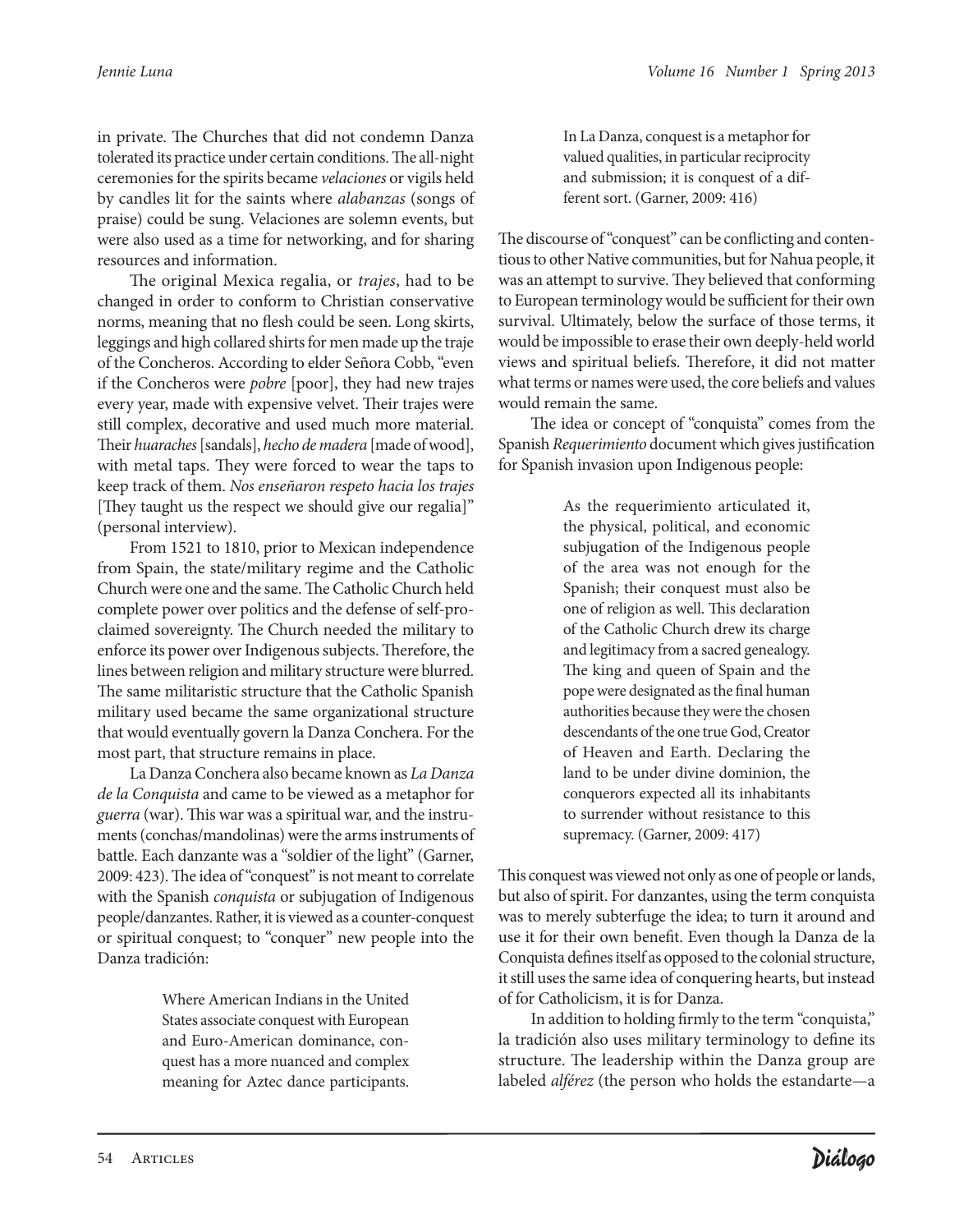term originating in Spain to a high ranking magistrate to the king), *capitanes* (captains), *sargentos* (sergeants), and *generales* (generals). There is also a smoke carrier, often referred to as "La Malinche." La Malinche, in México, is often referred to as a traitor and has long held a negative reputation, sometimes referred to as a whore. La Malinche, or Malintzin/Malinalli, was the translator for Hernán Cortés and later bore him children, who are referred to as the first *mestizos*. Contemporary Xicana feminist scholars have reconfigured La Malinche's historical rendering and have reclaimed her image to be one of survival, not betrayal (Gaspar de Alba, 2003; Pratt, 1993). This same reaffirmation has taken place in Danza, where women hold the place in the center as the smoke carriers. While I choose to hold onto the positive reinterpretation of La Malinche's memory, it should be noted that her role of "servitude" to the soldiers falls in line with the military construction of the Danza Conchera hierarchy of positions. The Malinche role in Danza most likely did not embrace the positive Xicanista adaptation of La Malinche, but actually existed to concede to the idea that they (the danzantes) would also be in servitude to, and in accordance with the Spaniards. In a sense, they were honoring La Malinche because she assisted the Spaniards, sustaining their power. It both reinforced their subjugate role as Indigenous people and their goal for cultural survival.

Today, while many Danza groups continue to hold on to the hierarchical military terminology, some Danza groups have renamed the hierarchical positions with Nahuatl terminology or will simply say that one has "palabra," meaning they have given their "word" to carry on a duty within the group or within a ceremony. Some Danza groups have done away with the entire idea of hierarchy; rather than have a *Capitana* of a group, the leader is simply referred to as *la maestra* (teacher) or *cabeza* (head) of a group. Some groups strive to keep an organizational structure, while letting go of the rigid military subtext that is associated with war, violence and conquest—all painful parts of the history of colonization for Indigenous peoples. La Malinche is usually called Malintzin or *sahumadora* (woman smoke carrier) and has been reinterpreted to represent women as the center of the circle, like the sun, giver of life. She is a reminder of the matriarchal and matrilineal origins of Nahua peoples and reclaims her space and her role that was subjugated upon the Spanish arrival.

Along with the imposition and absorption of a Spanish military hierarchal structure in Danza, danzantes also adopted the Catholic notion of *disciplina* (discipline), sacrifice and punishment for sins. The idea of conquest was also used to mean conquering "the lower self" or personal vices, weaknesses and sins. Through adopting and incorporating Christian views of punishment for sins, the idea of conquest became part of the practice of Danza and ceremony for Concheros. Still today, many Mexican Catholics will crawl on their knees for miles to a church to offer up their own sacrifice to the saint or Virgin Mary. Dancing barefoot until their feet blister and bleed was viewed as part of that sacrifice or offering. Mimicking the sacrifice of Jesus Christ, having been whipped and brutally hung on a cross, Concheros also began to incorporate whipping and long pilgrimages atop mountains. "Suffering" came to be viewed as part of the Danza de la Conquista. Even if hurting or in pain, a danzante had to be disciplined and not leave the circle for any reason. The use of corporal punishment continues as part of Danza in some places. This is a direct lineage of both the Spanish military and Catholic belief systems: "It is said that 50 years ago the dance was much more disciplined. No one was given permission to leave even to relieve themselves and those who broke the discipline were castigated, often with the sergeant's whip" (Rostas, 1991: 10). According to danzante scholar, Mario Aguilar, at one point in time:

> …Whippings and public humiliation were accepted punishment for persons who did not respect the sacredness of the danza. Today, LA LEY DEL HIELO, (the Rule of Ice) is a more appropriate form of discipline. This rule means that the person became invisible to the danza circle. They become a "man without country," receiving no spiritual support from the others. In the eyes of the dance circle, they have ceased to exist. (Aguilar, 1983: XIII)

Today, while "discipline" is still viewed as important in Danza, different tactics are used. Some groups might "reprimand" someone for arriving late to practice, but through the demanding of squats. While suffering, sacrifice, punishment or redemption for sins was the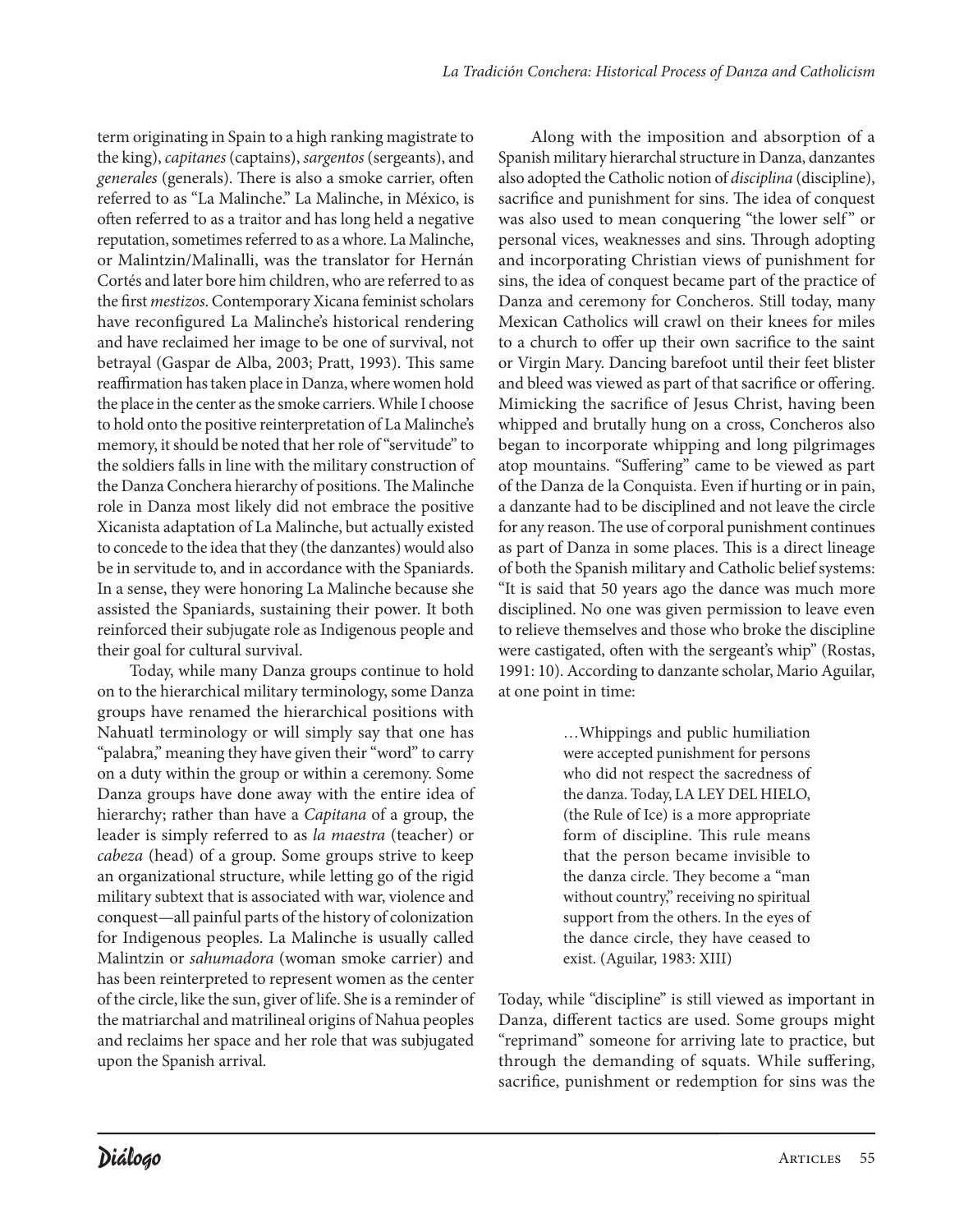origin of disciplina in Danza in the early colonial period, today disciplina is understood as a personal goal to be a strong dancer; to have patience, respect, willpower and compassion.

#### **DANZA POST-MEXICAN INDEPENDENCE AND REVOLUTION**

It has been established that during the early colonial period of México, Danza ceremony and spiritual practice was either kept inside the home or practiced in the Church under the Catholic/Spanish military guise. This came to a halt as new reforms were being made after Mexican independence from Spain in 1810. Reforms to create a separation of Church and State did not come to fruition until the presidency of Benito Juárez in 1858. The struggle between the liberal reformists and conservative elites, closely tied to the wealthy Catholic Church, led to a second pursuit of Danza (Atlauhxiuhtik, personal interview). This time, Danza was not being penalized by the Catholic Church as had been the case in 1519. Rather, Danza was forced to once again go into hiding because it was associated with, or as *part* of the Catholic Church that was now under fire as anti-clerical sentiments ruled the day. To be a danzante was once again a punishable crime. Liberal reformists sought democracy, expropriation of Church lands, and the creation of an army under civilian control. Anything that was perceived as pro-Catholic Church was then viewed as anti-democracy.

Following nearly 300 years of colonial rule, repression and pseudo-protection under the Church, after several generations, danzantes only knew the syncretic ways of Danza. Many no longer knew how to function or carry la tradición outside of the Church. At the same time, it cannot be denied that Catholicism in México had been Indigenized; Mexican Catholicism today is still very distinct.<sup>13</sup> The 19<sup>th</sup> century attack on Danza (and its association with the Catholic Church) was simply a matter of being caught in political crossfire. In addition, danzantes, coming from the poorest and most disenfranchised communities, suffered more of the effects of wars, political instability, American imperialism and economic repressions, all part of the ongoing history of México. Ultimately in the 19<sup>th</sup> century, secularism triumphed, leaving Danza in a state of limbo.

Fearing punishment and persecution, danzantes were forced to return into hiding and would not reemerge into the public eye until the regime of Porfirio Díaz,

beginning in 1876, which neither assaulted nor protected the Church. Ironically, Díaz (who concealed his Mixteco origins by using face powder, and was known for his desire to incorporate European culture in Mexican society) encouraged the emergence of Danza from a place of hiding, and it was no longer associated with criminal activity (Atlauhxiuhtik, personal interview). Others continued to practice Danza ways in secret, passing on the tradition only within the family. The constant need to protect Danza and to keep it only "within," stems from the historical trauma of being persecuted for practicing Danza. This sense of secrecy would continue to direct the ways that Danza, even in contemporary times, may be very closed off to outsiders.

The Mexican Revolution of 1910 brought simultaneous hope and devastation, seeking a re-Mexicanization of the nation. The struggle for Indigenous land rights and agrarian reform meant a reawakening to take up various types of weapons: both guns and paintbrushes. The cultural renaissance following the revolution pulsated with new appreciation and recognition for Indigenous resistance and critiques of modernity. The devastation of war, loss of life, and mass migration of *mexicanos* northward also created new dilemmas for Mexican society as the country attempted to rebuild and maintain the revolutionary fervor. A new tide of Marxist-socialist beliefs began to condemn and even reject the Catholic Church. From the dictatorship of Díaz to the Cristero War of 1926, danzantes would still be condemned as associates of the Catholic Church. The ritual practice of Danza would continue to retreat back into the safety of the private sector: the home. The only Danza that would be glorified was the "authentic" Danza tied to a pre-Cuauhtémoc/"Azteca" past, the same imagery promoted in the works of Diego Rivera.

#### **THE CARDÉNAS ADMINISTRATION AND NEW REVISIONISM OF DANZA**

Although Danza was no longer a punishable crime, as Indigenous people, danzantes were still deemed inferior and their dance was referred to as mere folklore, rather than as an actual complex spiritual practice and history directly connected to México's Indigenous identity. Danza would not be viewed as part of popular culture or discourse until the era of Mexican President Lázaro Cárdenas (1934–1940). During his regime, significant political and ideological transformations began to take place in regard to Indigenous peoples. Cárdenas was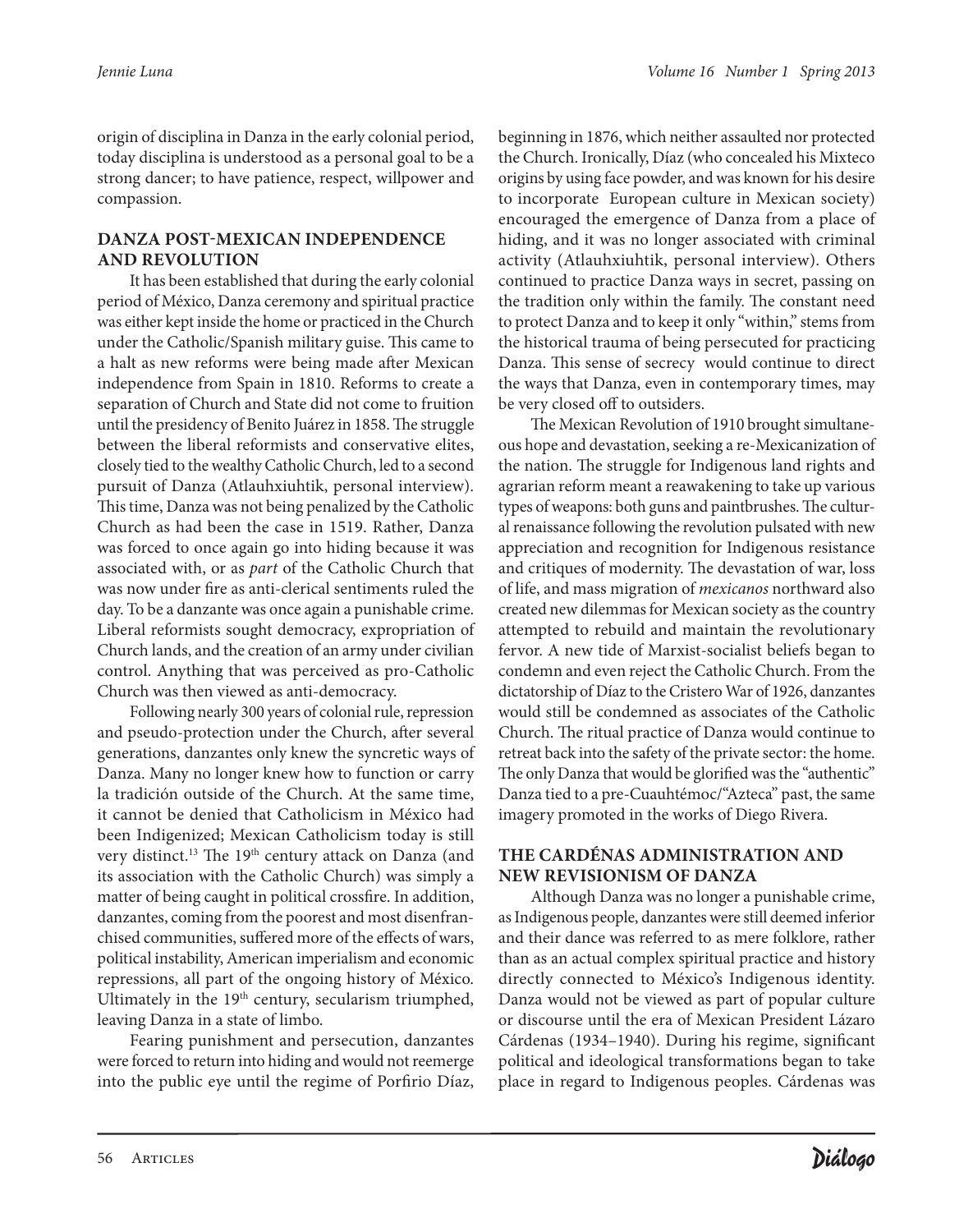regarded as compassionate to the rights and history of Indigenous people and *campesinos* (peasants), opening initiatives to give them land and semi-autonomous rights and sovereignty. Native Americans from the U.S. southwest noted this, and several Native individuals and communities moved to México during this era, asking Cárdenas to accept them as Mexican citizens because they felt that Indigenous people were treated with more respect in México than in the United States (Crum, 2001–2002). The infrastructural development of roads into mountain communities created mutual contact between Indigenous communities and mainstream society. Through government sponsored programming, Cárdenas facilitated an invitation to Indigenous communities in the mountains of México to bring their language, culture and dances to the cities in an effort to honor México's history and present. The honoring of Indigenous México no longer had to be only something of the past: Indigenous people, despite having been one of the most ignored sectors of Mexican society, were alive and thriving.

Danza teacher and respected elder Angelbertha Cobb from Sacramento, California, is a product of Cárdenas' efforts to bridge México to its Indigenous identity. She was a child from the mountainous and isolated region north of Cuetzalan, Puebla, and she has helped bring traditional regional dances to the city. In our interview, she laughingly retold a saying that is often stated in a stereotypical, pejorative context: "Cuando dicen que bajaron los indios a tamborazos del cerro, es cierto/When they say that the Indians came down the mountains to the sound of a drum, it's actually true" (personal interview). Cobb, a Nahua woman, came down from her isolated community to dance to the drumbeat of her traditional Danzas.

The 1930–40s saw a renewed effort to build a national Mexican identity, one that glorified the Aztec and Mayan past while acknowledging it as an integral part of the present. Many Danza groups were subsidized by the government (Poveda, 1981) which changed the discourse of Danza and reconstruction of Aztec identity. Film projects and documentaries, such as *¡Qué Viva México!,* (Eisenstein/Alexandrov, 1930) focused on nationalistic themes to honor the Indigenous past, and connecting it to the people of the present. Foreign (American and European) as well as Mexican scholars found new interest in ancient Indigenous texts, inciting new interest in secular society as well. These scholars, anthropologists

and archaeologists shed light on historical Indigenous artifacts and documents, propelling Mexican youth, including danzantes, to study the findings and relate them to their contemporary Indigenous revivalist movements, and to unveil new understanding and interpretations of ceremonial practices. The Cárdenas administration began to invest in the arts through the commissioning of films and public mural projects, and also in education, reaching out to the marginal communities.

Florencio Yescas, a danzante from the barrio of Tacuba<sup>14</sup> in Mexico City, and the first danzante noted to bring Danza Mexica to the United States, was part of an outreach project to Indigenous traditional dancers in the rural parts of México. Although a "traditional" danzante, he used his skills as a dancer to make a living through the new national dance company, Ballet Folklórico. He was a dance partner to renowned choreographer Amalia Hernández, who helped spread recognition of Mexican folkloric ballet, rooted in México's Indigenous and artistic traditions, throughout México and internationally. Yescas worked closely with Hernández, also arranging theatrical dance scenes representing Indigenous themes, stories and creation ethos. One such creation story, titled "Los Cuatro Soles" (The Four Suns), incorporates many of the messages and beliefs represented in Danza Mexica. With Hernández, Yescas contributed to the formation of "La Academia de la Danza" (Dance Academy) of Mexico City (which later evolved into the Ballet Nacional Folklórico), where, as instructors, they recruited other dancers, such as Senora Cobb, from rural Indigenous communities such as Cuetzalan, Puebla.

# **DANZA MEXICA**

Florencio Yescas came from la tradición, meaning that he was a direct descendant of danzantes that were traditional keepers of the practice through the Conchero tradition. Danzantes in Mexico City at this time were still only allowed to dance inside the Catholic churches; they had to follow strict rules of conservative dress, slower dance movements with bowed heads, and their dances were dedicated only to saints and within the bounds of Catholicism. Yescas, who eventually broke away from la tradición (and was criticized and delegitimized by other Concheros for doing so), created a different Danza path that focused exclusively on recreating and authenticating Danza to a way he envisioned as more cultural and closely replicating pre-colonial Mexica ways of dance.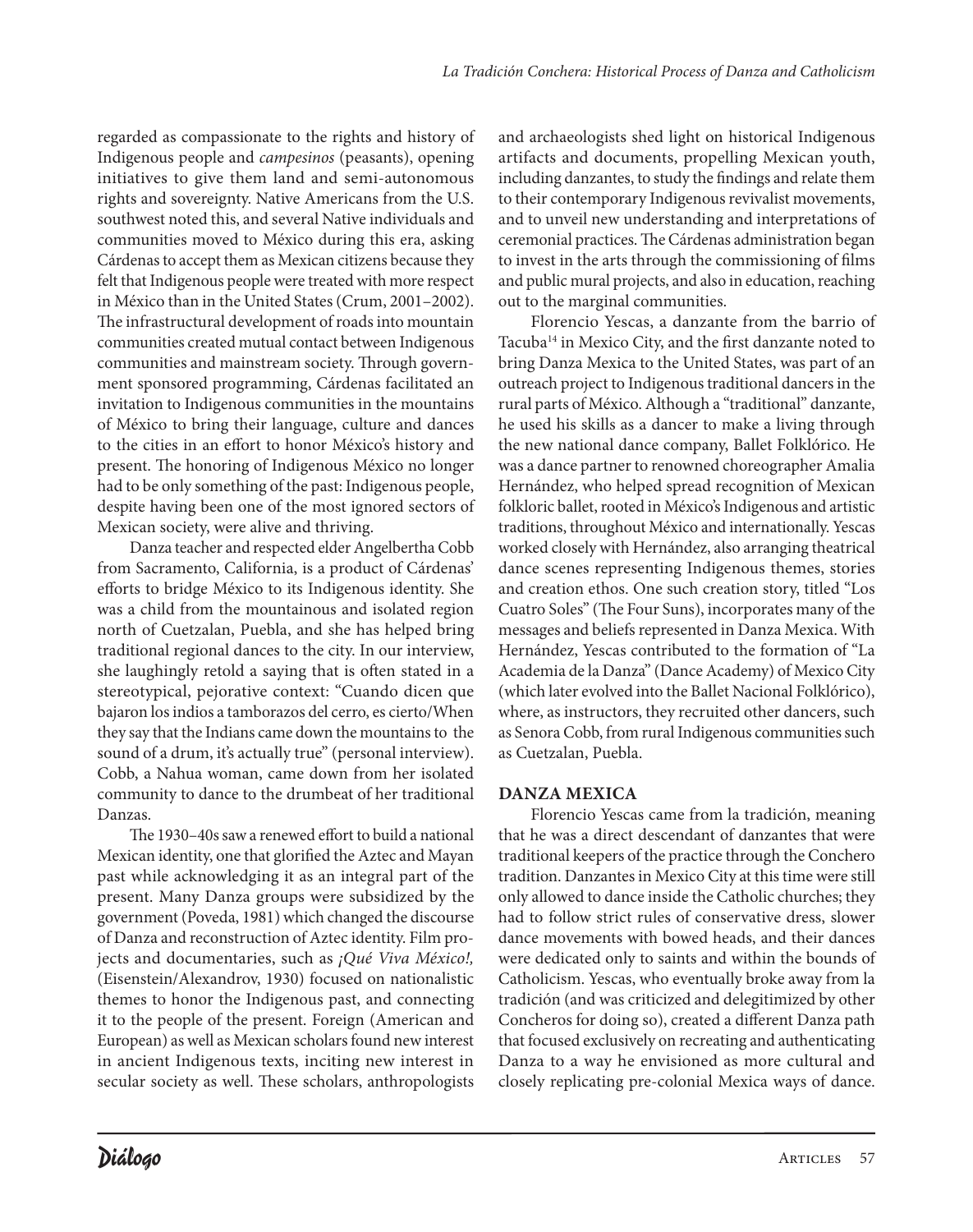This later became referred to as "La Danza Azteca," "Esplendor Azteca," "La Danza Mexica," or "Mexicayotl Mexicanidad"15 (sometimes used interchangeably). On the other hand, choosing the Conchero path meant support of Catholic events and syncretism. According to danzante Guillermo Rosete, many people remained or chose Conchero tradition because they saw themselves and the Conchero way as a Mestizo construct (Maestas, n.d.). The inability or perhaps shame of embracing a sole "Indigenous" identity or lived experience as culturally mestizo, may have influenced many danzantes to remain and/or claim Conchero tradición.

In contrast to Concheros, which were very closed to new membership, the Azteca/Mexica danzantes (a new emerging identity or branch within the spectrum of Danza) were very open to anyone who wanted to learn Danza. Danzantes Mexicas viewed Catholicism as the "conqueror" and wanted to do away with the notion of being "conquered." Those that supported a Mexicayotl path supported cultural events, without religious affiliation. This meant studying the codices and creating regalia more closely designed to original forms, which were ornate and unashamed to show the body. Modern innovations, such as using plastic beading and sequence in the Danza attire, became part of the Mexica repertoire: "If our ancestors had seen these shiny materials, they would have wanted them too" (Maestas, n.d.: 93). These dances were faster, and to the beat of loud pounding drums rather than only stringed instruments. Eliminating *la religión*, and Catholicism (and the freedom to dance outside of the Church), meant that danzantes no longer had to dance for the saints, but could return to the ceremonial centers and sacred sites of the Mexicas. Peeling away the vestiges of colonialism meant moving toward an entire opposite spectrum and embracing (often romanticizing) an Indigenous Mexican identity that had existed prior to the arrival of the Spaniards.

A new era of Danza was on the horizon, coinciding with the 1950s economic development, rise in the tourism industry, and wider interest in the "archaeological" sites of México. According to Aguilar (1983), this led to economic opportunities for danzantes to perform for entertainment at various tourist attractions. For the first time, Danza was not a social barrier but an economic advantage. This phenomenon occurred not only for Danza Mexica, but for other traditional dances throughout México, such as the Voladores de Papantla of Veracruz. This new economic opportunity, rather than viewed as positive, was seen as exploitative by some danzantes. Danzantes became divided and some saw it as the selling out of sacred traditions, meant only for ceremony. Others thought it was an opportunity to turn around the still "savage image" imposed upon Indigenous people. Many believed that, through reclaiming Mexica regalia and performance, the docile, weak Indian etched in the minds of mainstream society would transform into an intelligent, strong, beautiful Mexica image (Axayacatl, personal interview). The regalia, feathers and ornate accessories were meant to invoke spiritual power, and not only provide the underpinnings of dramatic effect. Society would no longer ignore, nor mistakenly perceive, Indigenous people as of the past or "extinct," but instead would view them as alive, part of the present and part of the identity and history of all *Mexica*nos.

A new generation of danzantes was open to breaking away from la tradición conchera, but it was a difficult undertaking for those who only knew la tradición and felt there was neither contradiction nor need to abandon what they had been practicing for hundreds of years. They had become closely linked to the Church, and exiting the Church was like abandoning a sacred site. Many believed that the Concheros, in terms of Danza and tradition, were much closer to the "pre-conquest" era than any of the new "folklore imaginings" that were emerging. The new Danza Mexica/Azteca groups viewed themselves as more "cultural," negating the religious aspect associated with the Church. In fact, today, danzantes will distinguish themselves as either "*tradición*" or "*cultural*." Tradición inferred Catholic/Conchero ties while cultural inferred a closer rendering to pre-contact societies. Concheros began to look at the *culturales* as reclaiming, but still incorporating invention, therefore they were not as "traditional."

Today, there are three large Danza congregations, associations or mesas, each composed of individual mesas and groups that have their autonomy and their own calendar of celebrations and ceremonies, as well as several obligatory ceremonies that the whole mesa is required to attend and dance. In 1980, Andrés Segura estimated that in all these mesas/regional areas there could possibly be up to a million or a million and a half danzantes (Poveda, 1981). These three large mesas are known as the congregation of Tlaxcala (which also includes the area of Puebla), the congregation of Altos y Bajíos (which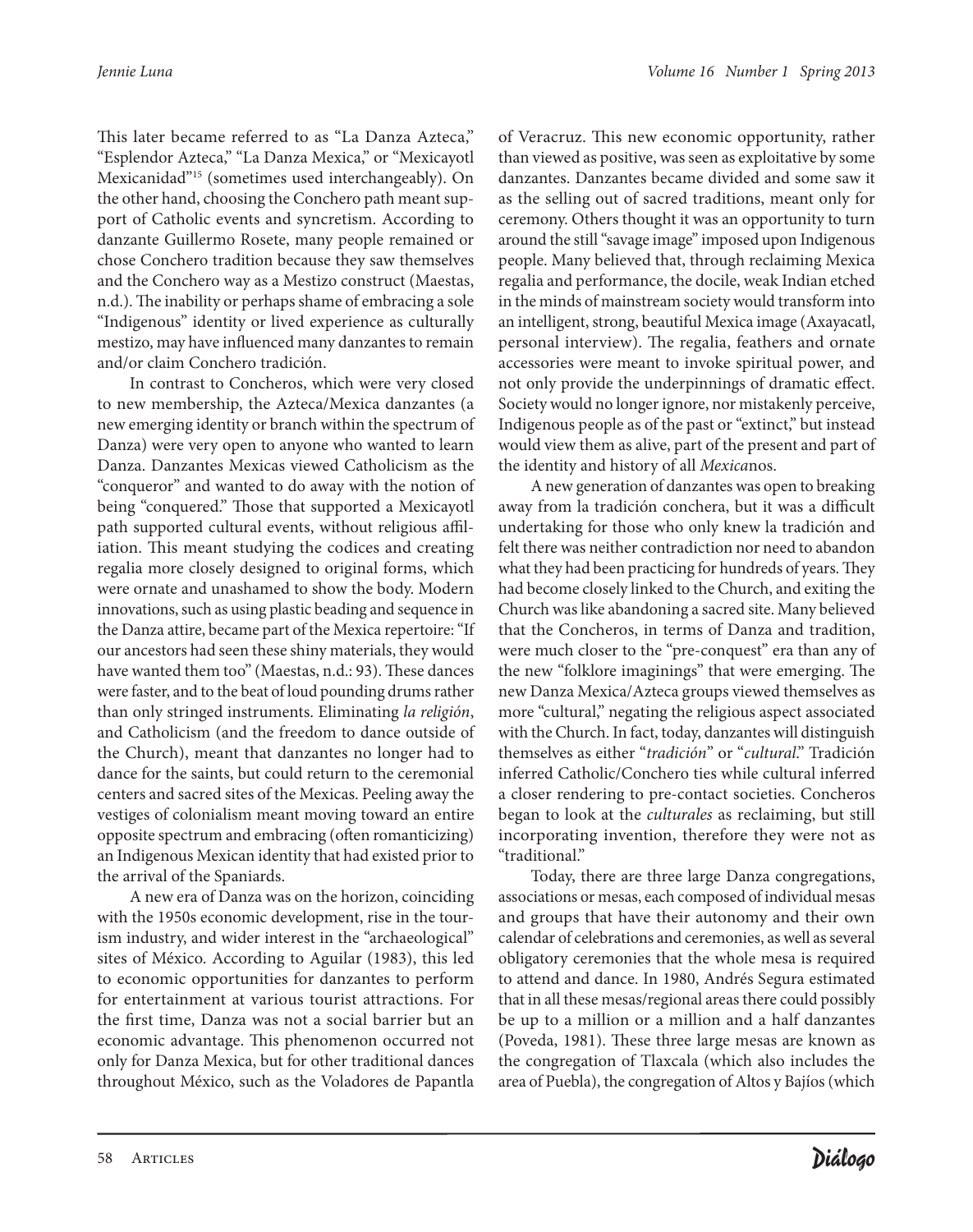includes the areas of Querétaro, Guanajuato, Jalisco, parts of Michoacán, San Luis Potosí, Durango and Zacatecas), and the congregation of La Gran Tenochtitlan (which includes the areas of the state of Hidalgo, state and city of México, Morelos and Guerrero). All of these large mesas come from the same *tradición de Danza*, yet with different leadership and variations of how they carry out the Danza. Some Danza circles may be from small pueblos or only within families. All of them have capitanes that meet in a council to discuss issues.

#### **LA MEXICANIDAD/MEXICAYOTL**

Following the Lázaro Cárdenas administration and the 1950s boom in the Mexican tourism industry, by the 1960s a clear split occurred between those steadfast Conchero tradición dancers and another new *camino (*path) of Danza, identified as *cultural, Mexicayotl* or *la Mexicanidad* (translated to mean "Mexicanist," or, more clearly, resistance to colonial imperialism through the embracing of a Nahua/Indigenous México). In the early stages, this trajectory was called Danza Azteca, which was meant to be distinguished from Conchero. To say, "I am a danzante azteca" inferred that one was not a Conchero. The label "Danza Azteca" was viewed as the more radical approach to identify the new path in Danza. It identified the regalia, fast-paced Danza and form emerging. With time, new terms and understandings were developed, such as cultural or Mexicayotl, to describe this trajectory. Mario Aguilar describes this new expression of Danza as a form of the Ghost Dance, "in which we call the spirits of our ancestors to guide us and give us strength in the struggle of life today" (Maestas, n.d.: 64). For a new generation who saw this deviation from la tradición as one with liberatory potential, the older generation saw it as a threat to "tradition." Eventually, both paths of Danza have had mutual benefit, as all have witnessed the growth of Danza and the attraction towards it. The Mexicanidad sector of Danza created an ideological shift in Danza which called for a movement to decolonize and *mexicanizar a México mismo*—"Mexicanize" México. This shift is parallel to Guillermo Bonfil Batalla's concept of *México Profundo* (1996), the idea that México's Indigenous people have been systematically ignored and denied by an "imaginary México" concept created by those in power. He says a more accurate depiction of an Indigenous México would be "México Profundo" (profound Mexico), because, although majority sectors of Mexican society do not

recognize themselves as being Indian, they still organize their cultural life on the basis of Indigenous origin and philosophy. The mexicanidad shift in Danza was a call to recognize, self-determine and self-identify as Indigenous, albeit dominantly a Mexica identity.

Part of the transformations that occurred within Danza had to do with urban influence. Danzantes moved from rural to urban society, coinciding with the mass urban migration of many Indigenous peoples moving to the cities for work and opportunities. Modernity and social mobility revealed itself in the new, educated classes of danzantes that began to take leadership. Rostas (1991) believes that most of the Danza groups today are not rural/ community/pueblo based, but rather city based, which leads to a larger participation of "middle-class mestizos." Rostas describes these middle class members as people that are involved in the mainstream arts: *teatro*, painting or professional dancing. An example of this would be Andrés Segura, who was professionally trained in modern dance. Rostas believes that these mestizos are "people of mixed blood who, by means of the dance, are seeking to create for themselves an indigenous identity" (1991: 12). While many danzantes might fit the mainstream, imposed definition of mestizo, in its colonial caste context, many of them do not identify as mestizo. In her article, Rostas calls the participants of Danza "mestizos," despite the fact that, in this same article, she states that the people call themselves "Indigenous." Accepting the idea that identity is/should be self-ascribed (rather than state defined and imposed), Rostas still negates peoples' own claims to their indigeneity, and imposes her own frame of reference (coinciding with the state) as to what constitutes authentic Indigenousness. In doing this, both Rostas and the state deny people a right to their self-determination, even as Indigenous Mexicans are taking a critical look at the state cultural nationalism project which promoted *mestizaje* identity. This mestizaje project essentially did away with individual claims to indigeneity; even if a parent or grandparent was "Indigenous" (meaning they spoke their language or self-identified as part of a pueblo), the state (since the Mexican Revolution) imposed a mestizo identity. To be Mexican was to be mestizo; Indigeneity was over, it was a finished part of history. The new, modern México was a nation of mixed race people, a cosmic race comprised of some of the best civilizations of the world, Aztec and European. While perhaps urban realities and imposed cultural nationalist notions were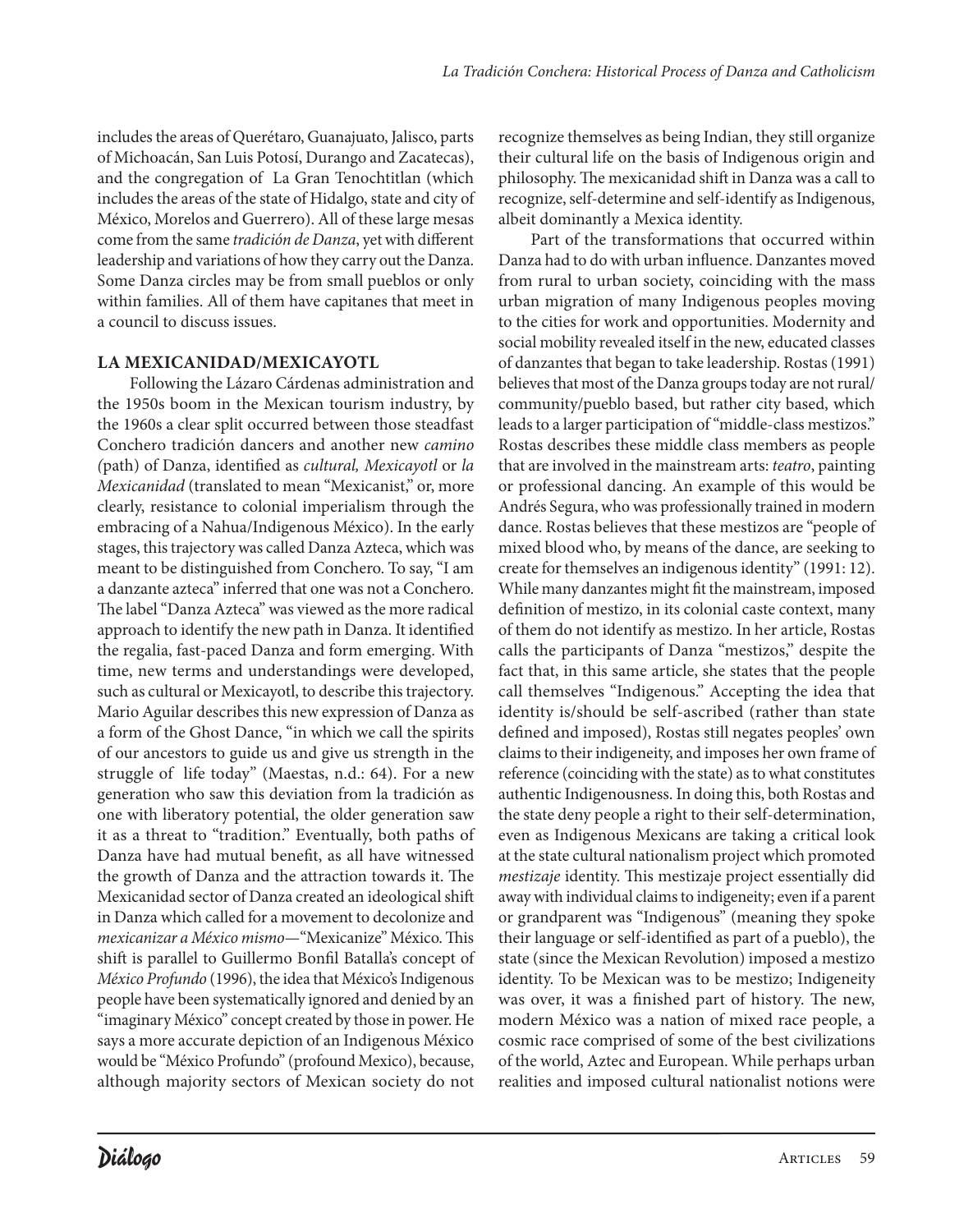the dominant experiences of participants of Danza, to assume a lack of "Indigenousness" or to deny one the opportunity to self-identify and claim his/her roots, is inherently problematic.

While both Concheros and Mexicayotl claim Indigenous ancestry and/or identity, there remain clear distinctions between the Conchero and Mexicayotl paths of Danza. Mexicas did away with the mandolina, using primarily percussion to guide the dances with a much faster rhythm, while Concheros may choose to use only the mandolina and dance much slower. Some Mexicayotl dance barefoot, wear elaborate feather headdresses called *copillis* and:

> Each dancer dresses up in what he or she or the group considers to be appropriate. In some groups, all the costumes [regalia] are identical, while in others, for example … each dancer is free to use the designs, colours and materials that he or she pleases, within certain overriding parameters. (Rostas, 1991: 10)

The Concheros continue to wear long regalia that reveal very little flesh and often use humble materials such as *manta*, a very plain, basic cloth in contrast to the often ostentatious fabric used by the Mexicayotl. But the Conchero style of dress is changing. Today, self-identified Conchero groups have started to adopt more Mexicayotl aesthetics of trajes, while the Mexicayotl have developed even more elaborate and new styles that they are incorporating in Danza. The Mexicayotl trajes are typified to be *guerrero* (warrior-like) while the Conchero trajes strive to maintain their humility. There have been many internal disagreements about regalia that continue within many groups in California. Vento (1994) notes comparisons of danzantes from México and those from the U.S. The danzantes from the U.S. have added paint on their faces and additional steps. According to Andrés Segura:

> … Los concheros de Austin, no podemos introducir cambios en la tradición … Las pequeñas variantes entre unos y otros serán nada más de estilo, porque, aunque todos hacemos los mismos pasos, cada quien tiene su propio estilo/… The concheros of Austin, we cannot

introduce changes to the tradition … The small variants within one or the other should be nothing more than a style type, because even though we all do the same steps, each one has their own style. (Poveda, 1981: 291)

Similarly, while the movements do not ever change, over time, the dress has. Even within the Mexicayotl, there are conflicts that deem some trajes as bordering inappropriateness with the amount of skin being shown. There is a struggle between creating a new artistic rendering with trajes and disrespecting the Danza through over-sexualized versions of trajes that only serve to reinforce the hyper-sexualized colonial imagery still popularized in México, especially regarding Indigenous people (Gaspar de Alba, 2003). Señora Cobb reveals that in her observation and experience, it has often been sexist men (and women who have internalized this sexism) that allowed and even encourage inappropriate trajes. She believes "it is an excuse to prostitute women's bodies. They are saying that God made women only for them to be looked at" (personal interview).

 According to Arnoldo Carlos Vento, Andrés Segura objected to "the idea of 'making tradition'" (1994: 61). Rostas (1991) asserts on the contrary that "the dance of the Concheros as a religious tradition [is] linked to popular culture that has constantly undergone invention" (3) and is being used today by mexicanos to form both social and ethnic identity. According to Señora Cobb:

> It is not wrong to make changes if you are trying to make improvements that are positive. If our ancestors had access to some of the materials we have, they may have used them, too. Just don't change things out of ignorance, keep the meanings, and know why you are changing it, and do it consciously. (personal interview)

This would become the root of disagreement between la tradición and Mexicayotl; whether or not "making new tradition" goes against tradition. There is a fine line between "inventing" and/or simply "living tradition," which means that tradition is alive and has transforming potential.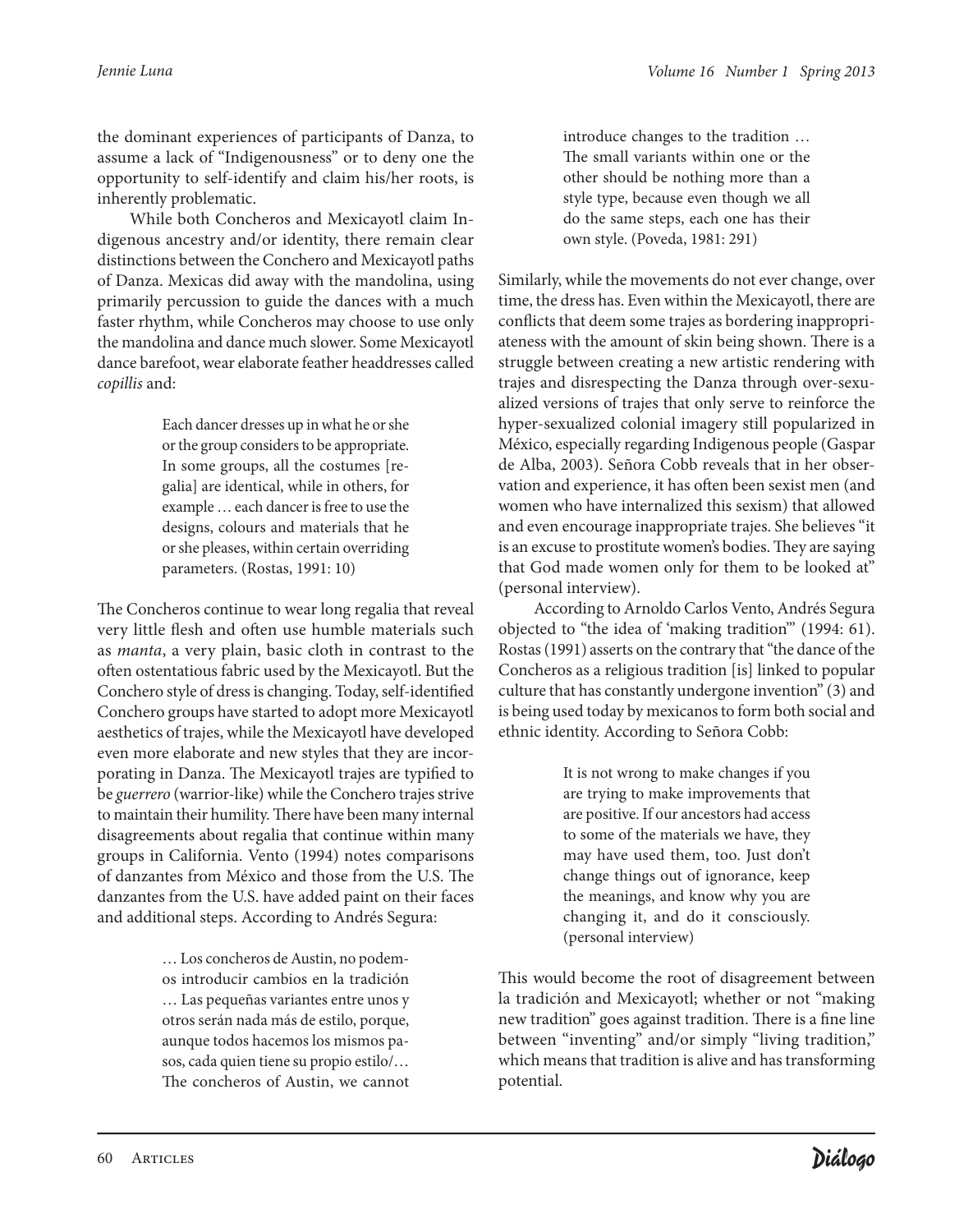The Conchero groups with older membership, or originating in smaller towns or rural communities, tend to be much more Catholic. For example, according to Rostas:

> [While] many Concheros are practicing Catholics … those who are not happy to continue in the loose relationship that they have with the Church; they have no interest in rejecting it. The Church acts as a useful foil to their religious activities, a re-ligio, a rejoining, that is linked to the land in which they live. (Rostas, 1991: 15)

The Mexican Catholic Church, in many ways, is still a binding factor that allows for the continued legitimization of Concheros and unity with the larger Mexican mainstream society. Some Concheros, both historical and contemporary, do not view the Church as an oppressive force working to undermine their belief systems, but actually see Catholicism as simply another belief system that could only double their own spiritual power (Poveda, 1981).

For the outside researcher, the distinctions between these two factions may not be apparent. Much of the literature will refer to both of these groups as Conchero or confuse both Danza branches as merely folklore. Part of this confusion is that outsiders may have difficulty deciphering the concealed juxtapositions within Danza:

> While it can be argued that *Conchero jefes* (or heads) do not like to share with outsiders any religious aspects of their Danza, nonetheless, without any understanding of the purpose for its existence, it is reduced to performance-based activities that rest of folklore and Christian accommodation. (Vento 1994: 59)

Relegating Danza to folklore posits it as merely a result of modernity and transnationalism, ignoring its deeply rooted resistance to colonialism as a living Indigenous theory (Krystal, 2007: 61). As Andrés Segura affirms, "La danza no es pegar de brincos, sino por lo que se brinca. La danza es una ceremonia/Danza is not just about jumping around, but rather about something for which one jumps. Danza is ceremony" (Poveda, 1981: 287). In other words, one should not view Danza as a series of arbitrary movements or jumps, but rather as a practice that is built around a divine feeling of joy; of being in harmony with the universe to the extent that one must jump in dance. Rostas' article (and others including Gonzalez Torres, 1996) depict the contemporary Mexicayotl danzantes as ignorant and almost buffoon-like, as they are supposedly searching for a utopia and reinvention of Aztec traditions. This may be true for some, as new-ageism does not discriminate against traditions/ belief systems, but it is uninformed to generalize and assume that this applies to all. It does, however, present a real danger of false perception by outsiders as well as misappropriation by insiders. While many danzantes are serious in their attempt to investigate, research and promote their Indigenous roots, there are individuals, as in any group or culture, that could perhaps (mis) represent varied extremes or have self-serving agendas. Rostas describes the Mexicayotl danzantes as "misfits in mainstream society. It is among this group of dancers that the most unemployed people are probably to be found … Although some do have jobs, many scrape together a living selling their *artesanías*, particularly headdresses and leg rattles to other Concheros" (1991: 14).

I would argue that what Rostas perceives as misfits, are actually *contracorriente* or literally "counter-current," meaning that they are actually in process of creating an oppositional culture that resists mainstream culture. Based on my interviews, many danzantes that are selling artesanía in the central plazas view this work as part of the informal economy that supports the goal of selfdetermination. It is difficult work that requires dedication and discipline. For some, it allows them to promote their artistry while providing needed materials for danzantes. They are able to do what they love and deem as important, while promoting culture and providing a service to the growing subculture of Danza. They are conscious of their marginality and cognizant of their urban Indian identity and reality. Rostas simplifies and limits danzantes' perceptions of themselves and participation in Danza: "The dance of the Mexica is more clearly a conscious search for a social identity grounded in a largely invented Mexica past, which they attempt to live in the present" (Rostas, 1991: 15).

In a nation that has invented its own mestizo racial project and tried to erase its Indian past/present and identity (one that is considered backward, dirty and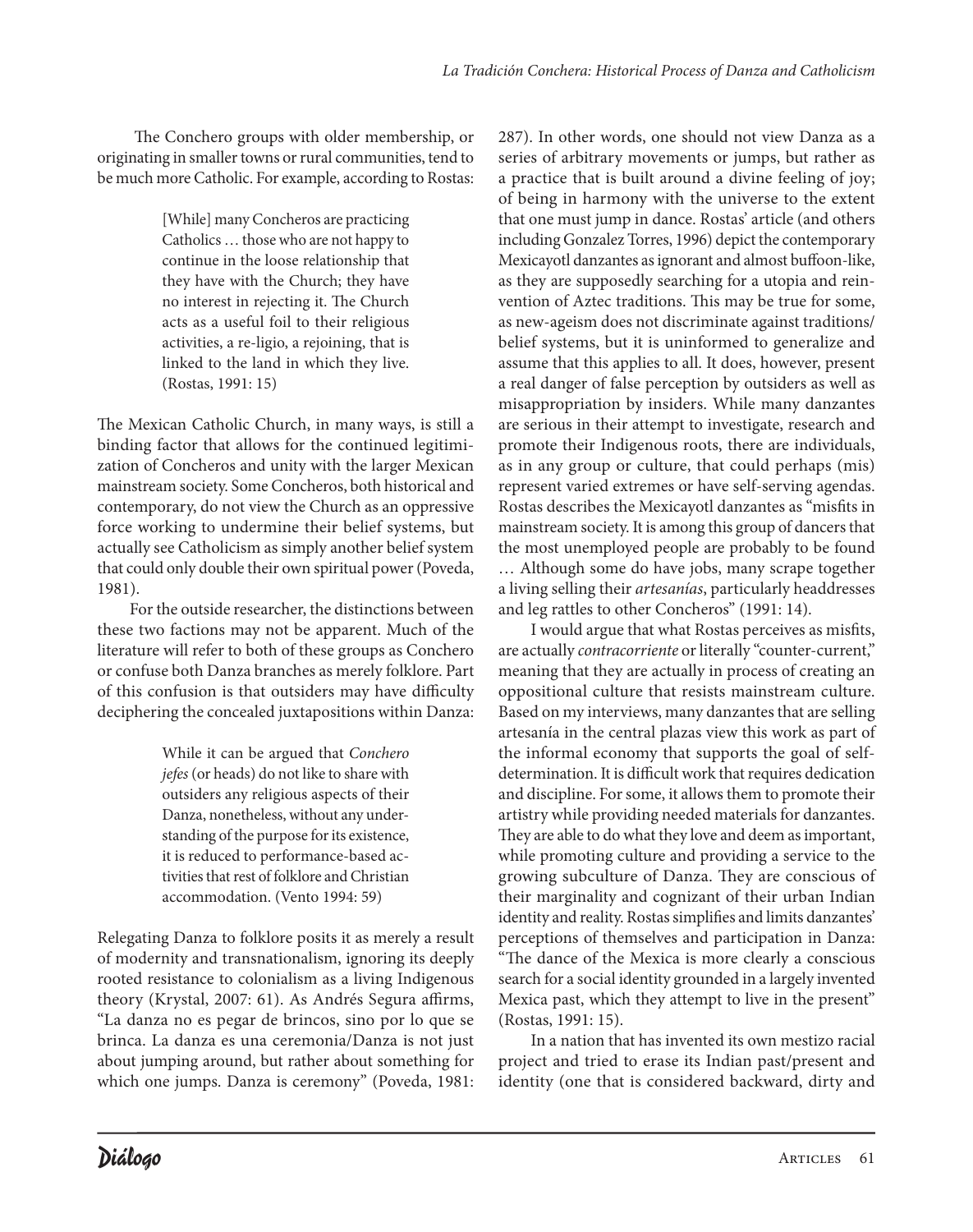shameful by mainstream society), danzantes want to embrace a contemporary Indian identity as part of a relevant cultural resistance. Within and/or outside the Catholic Church, danzantes continue to seek preservation and a historical process of their identity. Danzantes want to live in the present, fully aware of, and embracing their roots. They do not claim to equal the lives and realities of rural Indigenous communities, irrespective of religious/ spiritual ties; instead, they are redefining their own urban Indigenous realities, still in dialogue with those other realities.

#### **ENDNOTES**

- 1 This article is part of a larger ethnograph study, which includes a series of multiple interviews with sixteen key leaders and teachers of Danza in Mexico City and the U.S.
- 2 Pre/Post-Cuauhtémoc is used in opposition to pre/ post-colonial, which places European colonization as the center of time. Cuauhtémoc was the last ruler, *tlatoani*, of Mexico/Tenochtitlan, before the Mexica surrendered to the Spaniards. Rather than center time with European invasion/conquest, I center it in Mexica/Indigenous historical time frames.
- 3 Most Nahuatl words used in this piece will intentionally not adhere to Spanish language conventions of accent usage. In contemporary written Nahuatl, there is a linguistic trend to not write the accents because in Nahuatl, the accents are always on the second to the last syllable, therefore assumed and not written.
- 4 There is much evidence that argues the contrary. See, for example, Peter Hassler's work. (1992)
- 5 The *Mandato de Cuauhtémoc* has been translated in different forms and in different documents, but all with the same message. It is recognized as a prophesy kept through oral tradition by elders.
- 6 In discussing Cuauhtémoc's mandate, it is impossible for me to not insert my own positionality as a danzante and as one who believes, as many other danzantes, that Cuauhtémoc's living prophesy has come to be. As a danzante, I help fulfill the dream of Cuauhtémoc that one day the people would return, no longer in hiding or being persecuted, and openly practice our ways. For many danzantes, this prophesy is a sacred bond to the wishes and desires of the

ancestors. It serves as a reminder that we are living in the era that Cuauhtémoc once foresaw.

- 7 Throughout this piece, I use the word tradition/ traditional, as it is understood to mean "spiritual life-ways," still conscious of the fact that it can be a problematic concept. When I use the term, "la tradición," I am referring specifically to the Conchero dance tradition.
- 8 The tequio and mita systems, which are still in place today in many Indigenous communities, specifically the Mixteco communities in Oaxaca, are tribute systems. When a project that benefits the community is being constructed, everyone must contribute. To not contribute your labor or monetary contribution would be considered socially shameful. Today, if someone in the community needs to build a home, everyone in the community is obligated to contribute in the labor or with food. The Spaniards appropriated this tribute system and corrupted it to only benefit themselves.
- 9 I have found conflicts of the actual date and story. In Poveda (1981), he cites the date of this battle as July 25, 1531, and holds a slightly different version of this battle even from the *maestro* he interviews.
- 10 See Hernández-Avila (2005) for a comprehensive description of the Santo Niño de Atocha, its iconographic origins and philosophy.
- 11 This was also a Spanish colonial tradition, which provides another example of the ability to overlap Indigenous and colonial traditions.
- 12 It can be contested whether or not this Virgen is actually black. The Virgen mother of El Santo Niño de Atocha, depicted in Plateros, Zacatecas, is not black, but revered as a Mexican devotion.
- 13 In Mexican Catholicism, La Virgen de Guadalupe (or the divine feminine) is often placed as the central figure. Jesus or the Holy Trinity is not the main focus.
- 14 Tacuba was one of the three cities that fought alongside Tenochtitlan against the Spanish in 1520. It is now a barrio with a deeply rooted history of Indigenous resistance.
- 15 According to Señora Cobb (personal communication), the term Mexicayotl, later translated into Spanish as La Mexicanidad, was coined by Dr. Ignacio Romero Vargas Yturbide in the 1960s. He was one of the original founders of *el Grupo de Zemanauak Tlamachtiloyan* in Mexico City. He was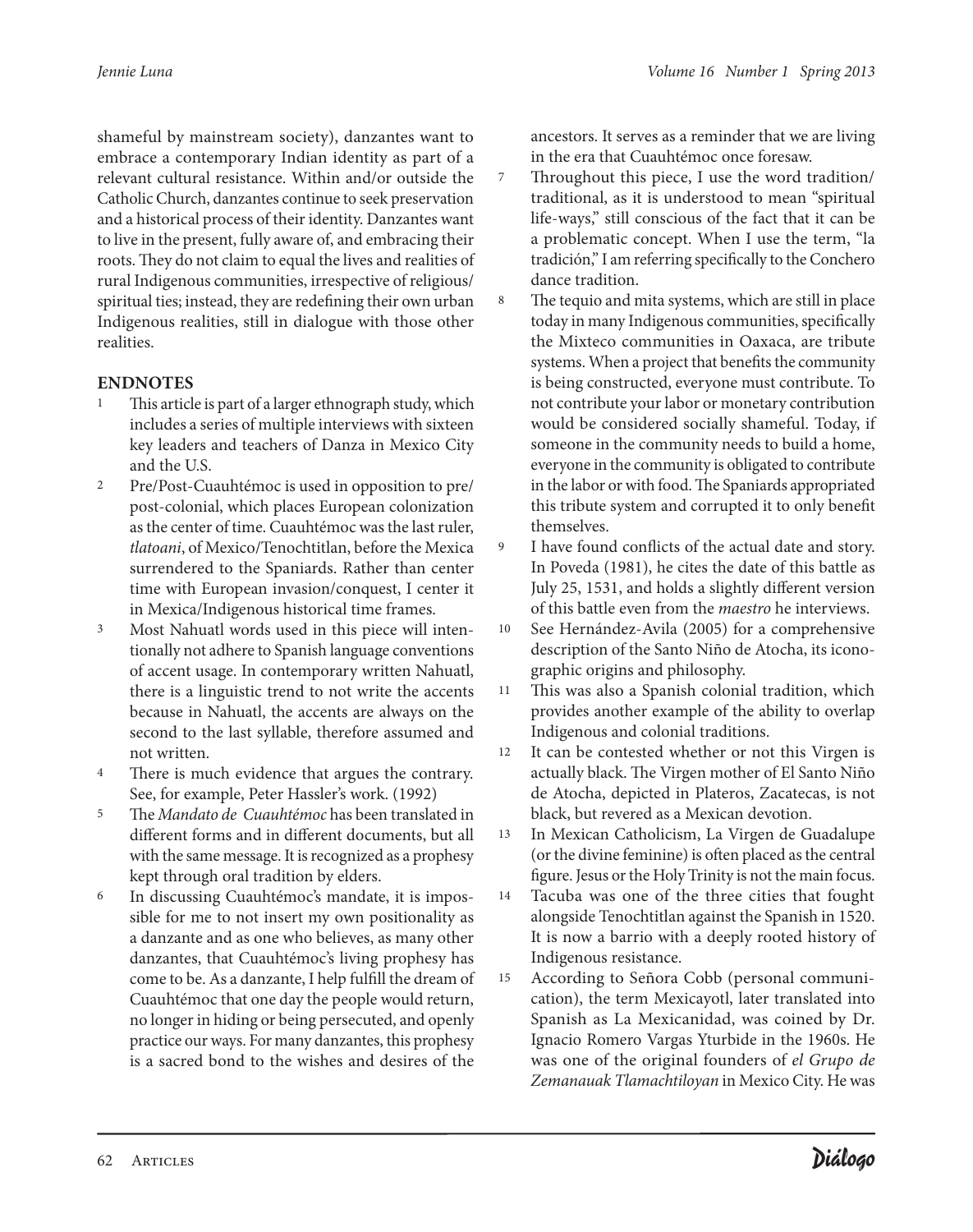the first to write about and popularize this term and concept. María del Carmen Nieva López (1969) was also an original founder of *Zemanauak* and extended the use of the term/idea through her book entitled *Mexicayotl: Filosofía Nahuatl*.

# **WORKS CITED**

- Aguilar, Mario. *The Rituals of Kindness: The Influence of the Danza Azteca Tradition of Central Mexico on Chicano-Mexcoehuani Identity and Sacred Space*. Claremont and San Diego, CA: Doctoral Dissertation, 2009.
- Aguilar, Mario. *La Danza Azteca*. San Diego, CA: Unpublished Master's Thesis, 1983.
- Axayacatl. *Personal Interviews*. Tampa, Florida: September, 2009.
- Batalla, Guillermo Bonfil. *México Profundo: Reclaiming a Civilization*. Austin, TX: University of Texas Press, 1996.
- Cantú, Norma and Olga Nájera-Ramírez (eds). *Chicana Traditions: Continuity and Change*. Urbana, IL: University of Illinois Press, 2002.
- Cobb, Angelbertha*. Personal Interviews*. Sacramento, CA: 2009-2010.
- Crum, Steven. "'America: Love It or Leave It': Some Native American Initiatives to Move to México, 1890-1940." *The Chronicles of Oklahoma*, Vol. 79, No. 4, Winter 2001-2002 (pp. 408-429).
- Fixico, Donald. *The American Indian Mind in a Linear World: American Indian Studies and Traditional Knowledge*. New York, NY: Routledge Press, 2003.
- Fixico, Donald (ed). *Rethinking American Indian History*. Albuquerque, NM: University of New Mexico Press, 1997.
- Forbes, Jack. *Columbus and Other Cannibals: The Wétiko Disease of Exploitation, Imperialism and Terrorism.*  Davis, CA: DQ University Press, revised edition, 2004.
- Garner, Sandra. "Aztec Dance, Transnational Movements: Conquest of a Different Sort." *Journal of American Folklore*, Vol. 122, No. 486, Fall, 2009 (pp. 414–437).
- Gaspar de Alba, Alicia (ed). *Velvet Barrios: Popular Culture and Chicana/o Sexualities*. New York, NY: Palgrave Macmillan, 2003.
- González Torres, Yolotl. "The Revival of Mexican Religions: The Impact of Nativism." *Numen 43*(1), 1996 (pp. 1–31).
- Hassler, Peter. *Sacrificios Humanos entre los Mexicas y Otros Pueblos Indios: ¿Realidad o Fantasía?* Zurich, Switzerland: Verlag Peter Lang, 1992.
- Hernández-Avila, Inés. "La Mesa del Santo Niño de Atocha and the Conchero Dance Tradition of México-Tenochtitlán: Religious Healing in Urban México and the United States." *Religion and Healing in America*, Linda L. Barnes and Susan S. Sered (ed). Oxford: Oxford University Press, 2005 (pp. 359–74).
- Herrera Bautista, Francisco Javier (Atlauhxiuhtik). *Personal Interview*, México, D.F.: June–July 2010.
- Hobsbawm, Eric and Terence Ranger. *The Invention of Tradition*. Cambridge, MA: Cambridge Press, 2012.
- Krystal, Matthew. "When Tradition Becomes Folklore." *The Journal of Latino-Latin American Studies*, Vol. 2, No. 3: Spring, 2007 (pp. 59–81).
- Kurath, Gertrude Prokosch. "Los Concheros." *The Journal of American Folklore*, Vol. 59, No. 234: University of Illinois Press, October–December, 1946 (pp. 387–399).
- León-Portilla, Miguel. *The Broken Spears: The Aztec Account of the Conquest of Mexico.* Boston, MA: Beacon Press, 1990.
- Ortiz, Fernando. *Cuban Counterpoint: Tobacco and Sugar*. Durham, NC: Duke University Press, 1995.
- Poveda, Pablo. "Danza de Concheros en Austin, Texas: Entrevista con Andrés Segura Granados." *Latin American Music Review/Revista de Música Latinoamericana*, Vol. 2, No. 2: University of Texas Press, Autumn–Winter, 1981 (pp. 280–299).
- Pratt, Mary Louise. "'Yo Soy La Malinche': Chicana Writers and the Poetics of Ethnonationalism." *John Hopkins University Press* 16.4, 1993: pp. 859–873.
- Rostas, Susanna. "The Concheros of Mexico: A Search for Ethnic Identity." *Dance Research: The Journal of the Society for Dance Research*, Vol. 9, No. 2, Edinburgh University Press, Autumn, 1991 (pp. 3–17).
- Scott, James. *Domination and the Arts of Resistance: Hidden Transcripts*. Cumberland, RI: Yale University Press, 1990.
- Stone, Martha. *At the Sign of Midnight: The Concheros Dance Cult of Mexico*. Tucson: University of Arizona Press, 1975.
- Taylor, William B. "Two Shrines of the Cristo Renovado: Religion and Peasant Politics in Late Colonial Mexico." *The American Heritage Review* 110 (4), 2005 (pp. 945–74).